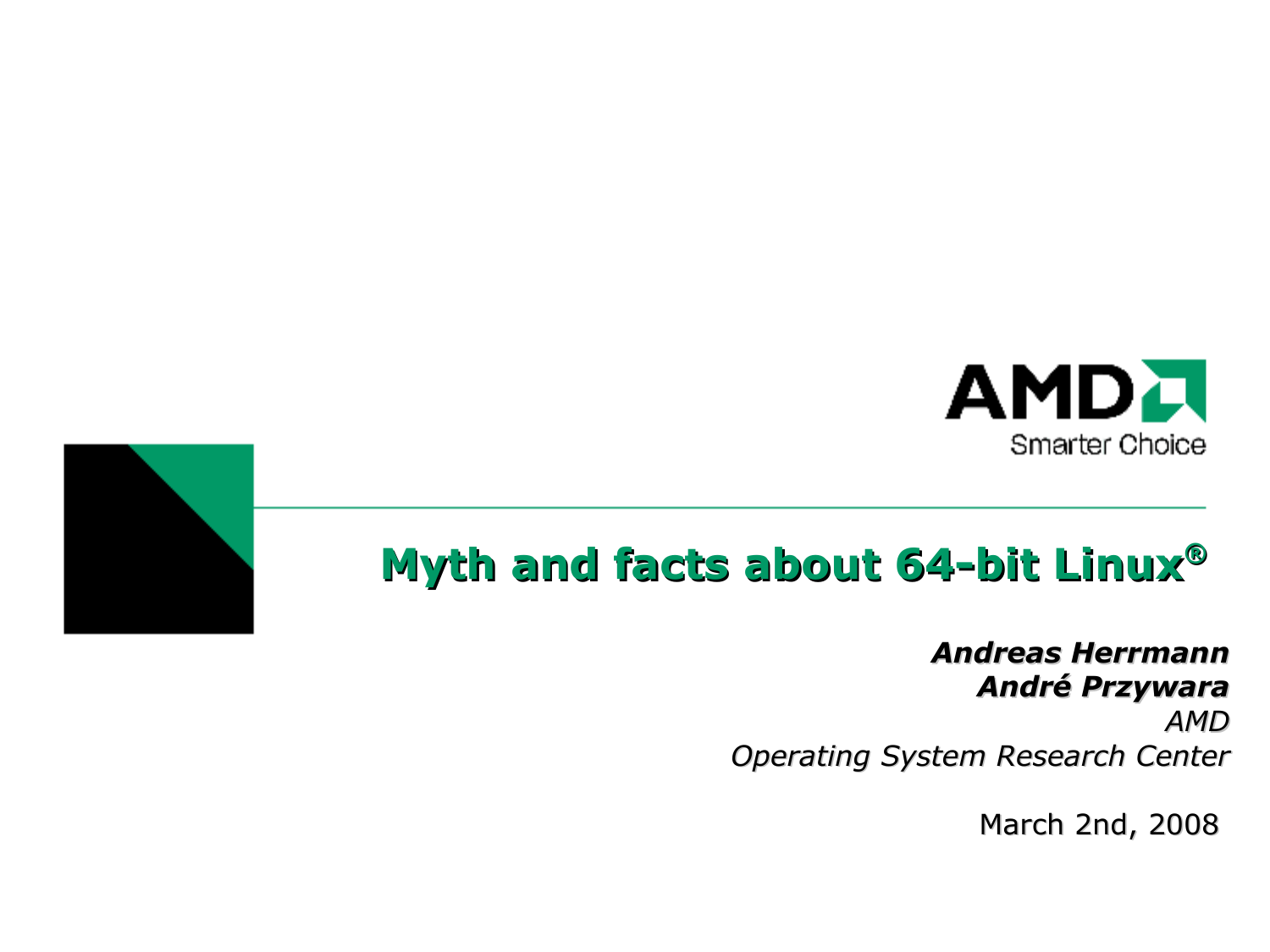



You don't need 64-bit software with less than 3 GB RAM.

There are less drivers for 64-bit OS.

You will need all new software, all 64-bit.

*... 64-bit software being twice as fast ...*

640K ought to be enough for everybody ;-)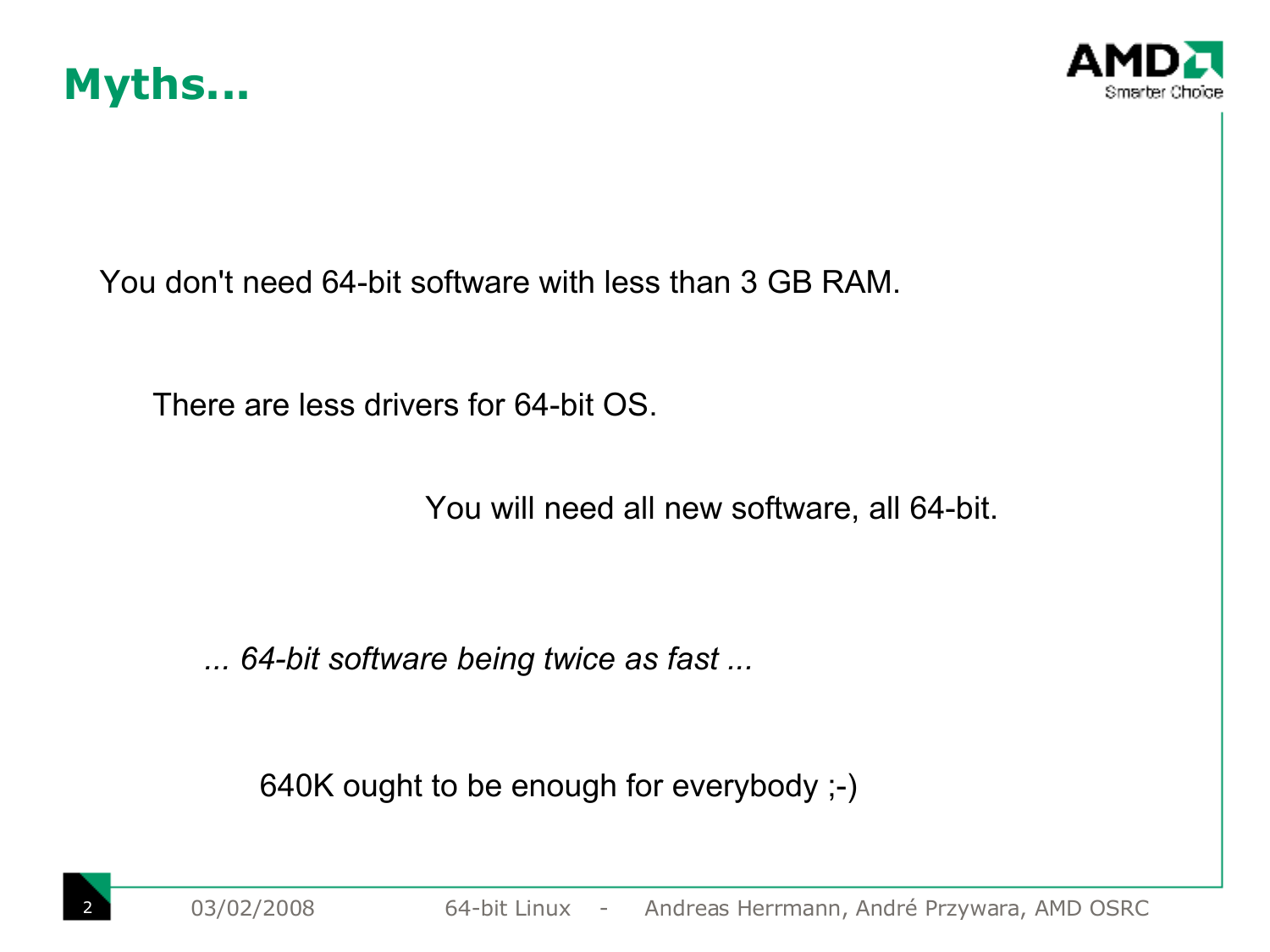### **... and facts: The agenda**



- 64-bit x86 hardware
	- **Availability**
	- **Architecture extensions**
- **Software support** 
	- **ABI extensions and GCC compiler**
	- **Linux kernel**
- 32-bit compatibility
	- Hardware support
	- Linux ® compat layer
- $\blacksquare$  32 = > 64-bit porting issues
- **Benchmarks and performance considerations**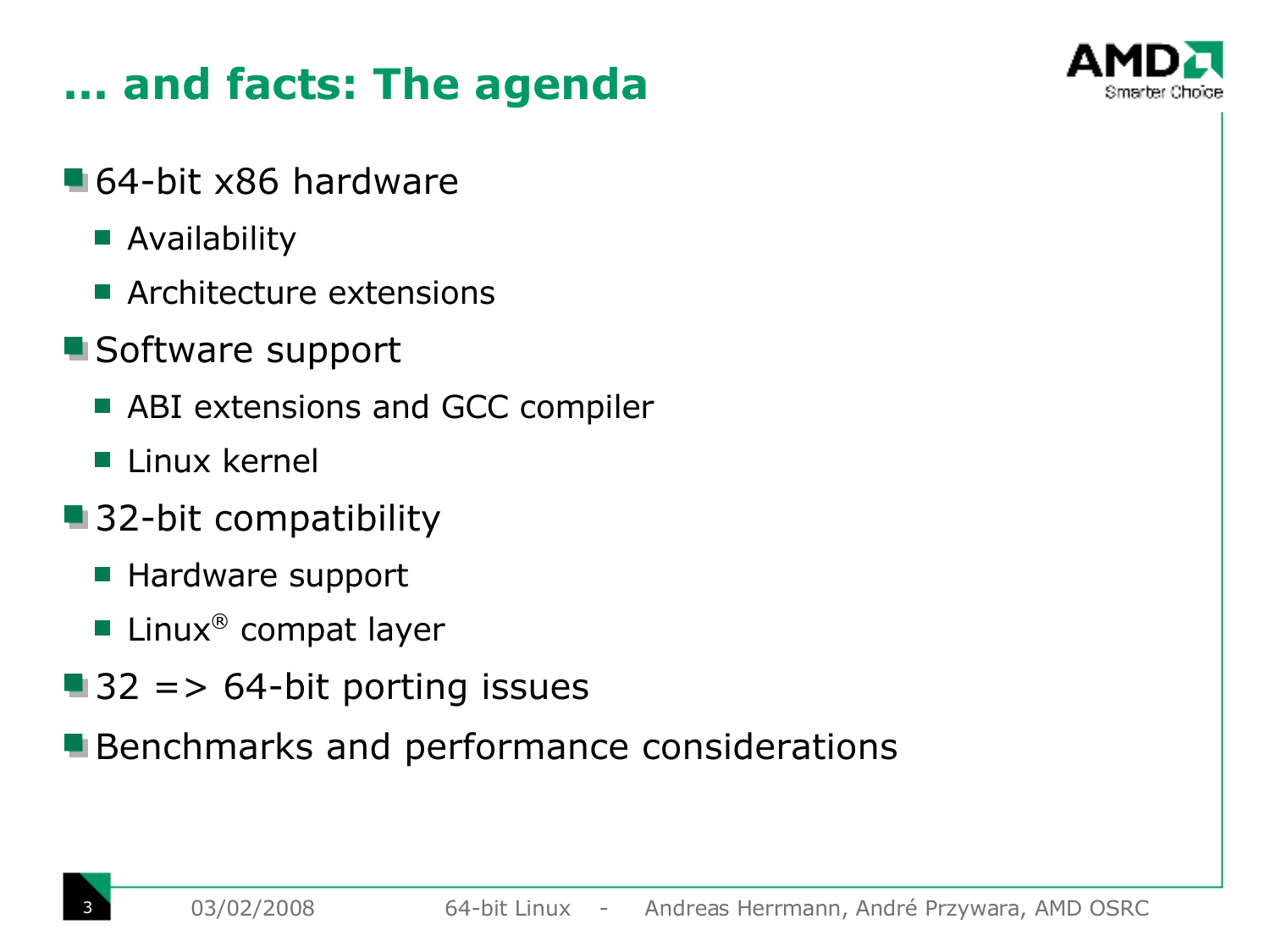

### 64-bit Hardware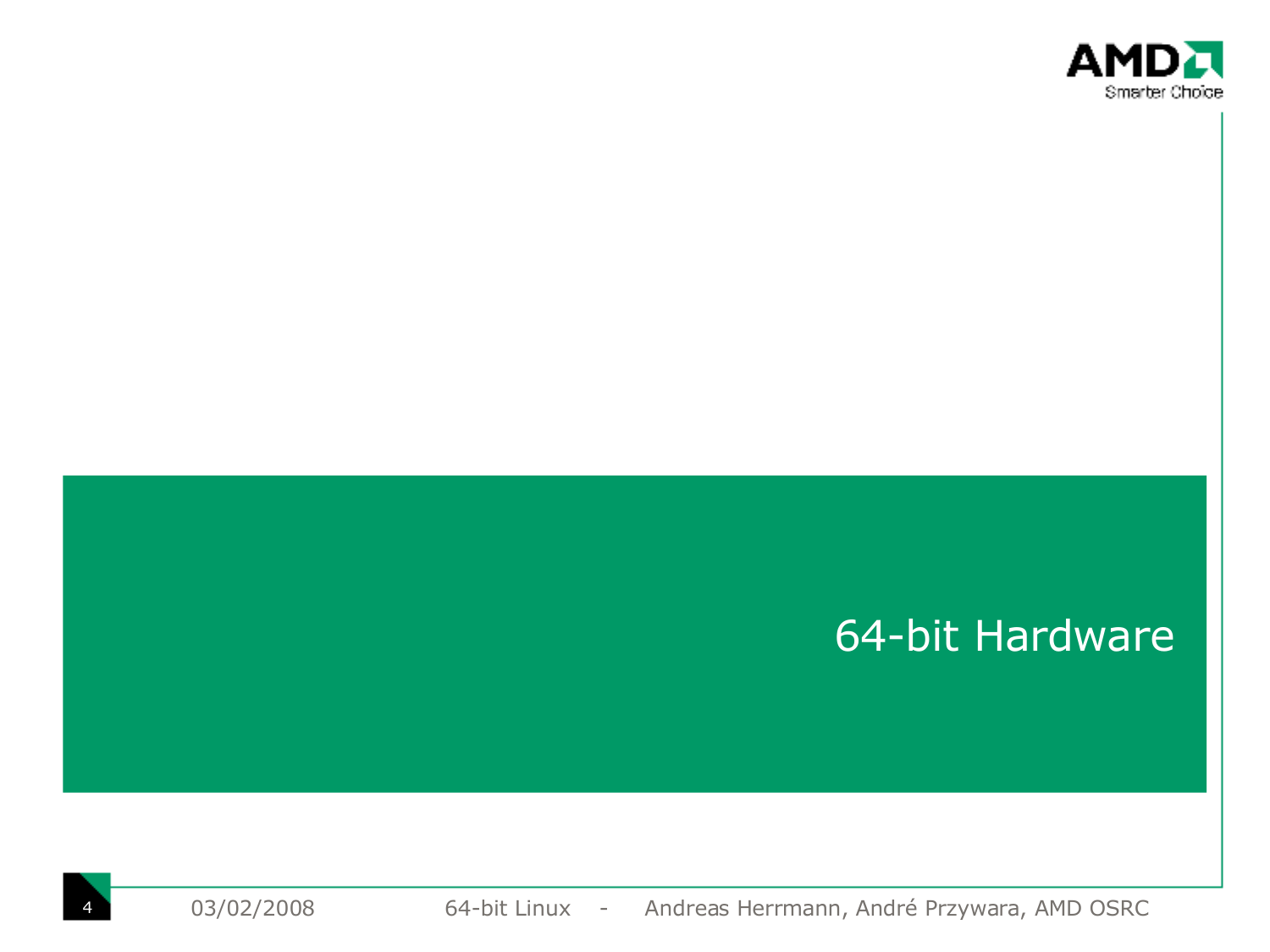## **64-bit x86 Hardware Availability**



- Every AMD Opteron<sup>™</sup> processor
- Every AMD Athlon™ 64 processor
- Every AMD Turion™ 64 processor
- Every AMD Phenom<sup>™</sup> processor
- Newer AMD Sempron<sup>™</sup> processors (since about 2005)
- Every Intel Core2™ processor
- Newer Intel Pentium™ 4 processors
- Newer Intel Xeon<sup>™</sup> processors
- Some Intel Celeron<sup>™</sup> processors

### => almost every nowadays sold x86 PC processor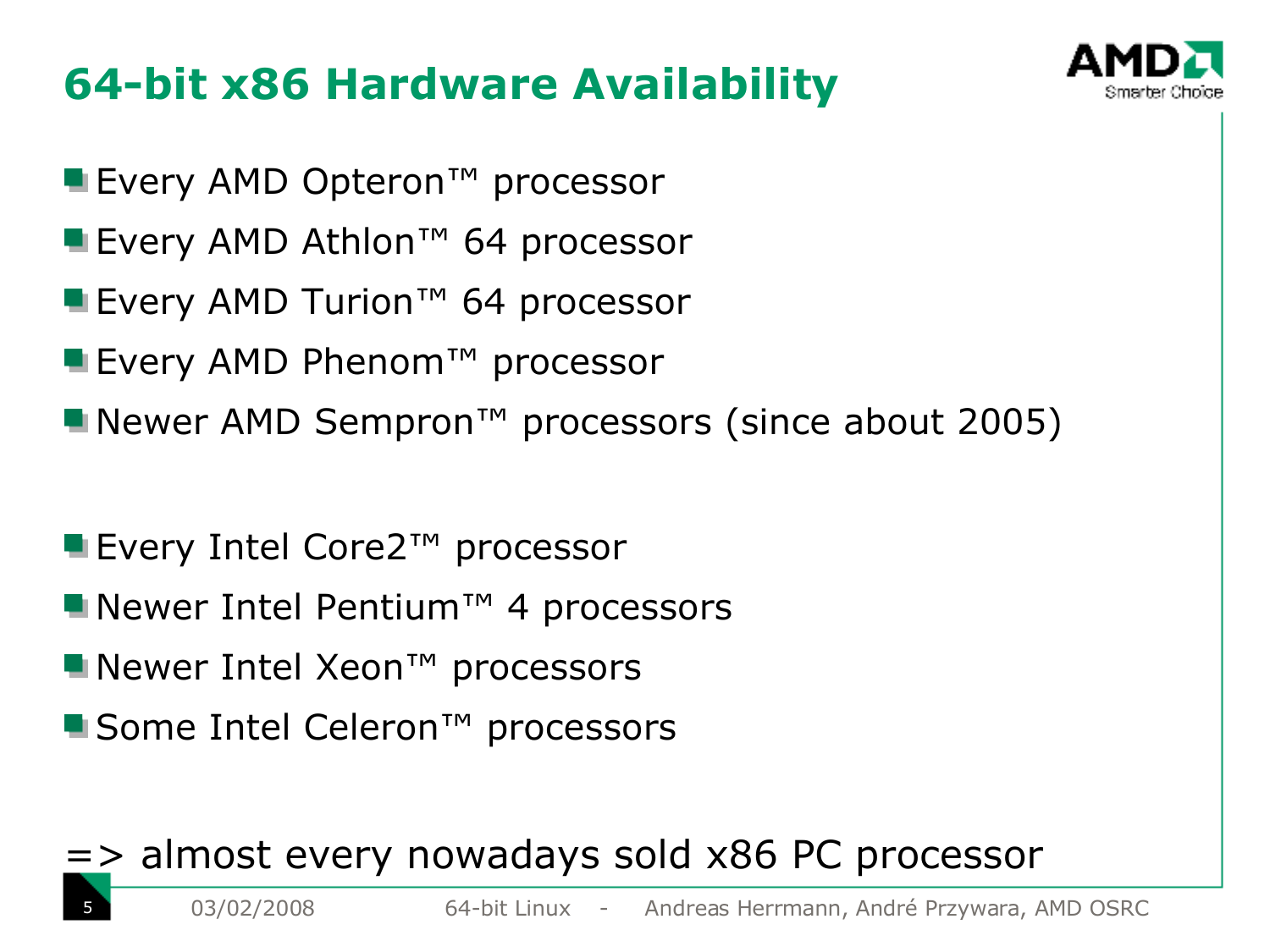## **Architecture extension: Operation modes**

- Long mode introduced
- **T** Two sub-modes:
	- Compatibility mode: similar to protected mode
	- 64-bit mode: full 64-bit capability
- Sub-modes are noted in one bit of CS descriptor
- Allows to run 32-bit binaries within a 64-bit environment
	- but requires explicit gateway to 64-bit code parts
- *Legacy* mode maintains 100% compatibility for 32-bit OSes

|                          | Long mode                                                  |            | Legacy mode      |                             |    |
|--------------------------|------------------------------------------------------------|------------|------------------|-----------------------------|----|
| Modes:                   | 64-bit                                                     | Compat     |                  | Protected Virtual 8086 Real |    |
| <b>Operating System:</b> | 64-bit                                                     | $(32-bit)$ | 32-bit           |                             | 16 |
| Applications:            | 64-bit                                                     | 32-bit     | 32-bit<br>16-bit |                             |    |
| 03/02/2008               | Andreas Herrmann, André Przywara, AMD OSRC<br>64-bit Linux |            |                  |                             |    |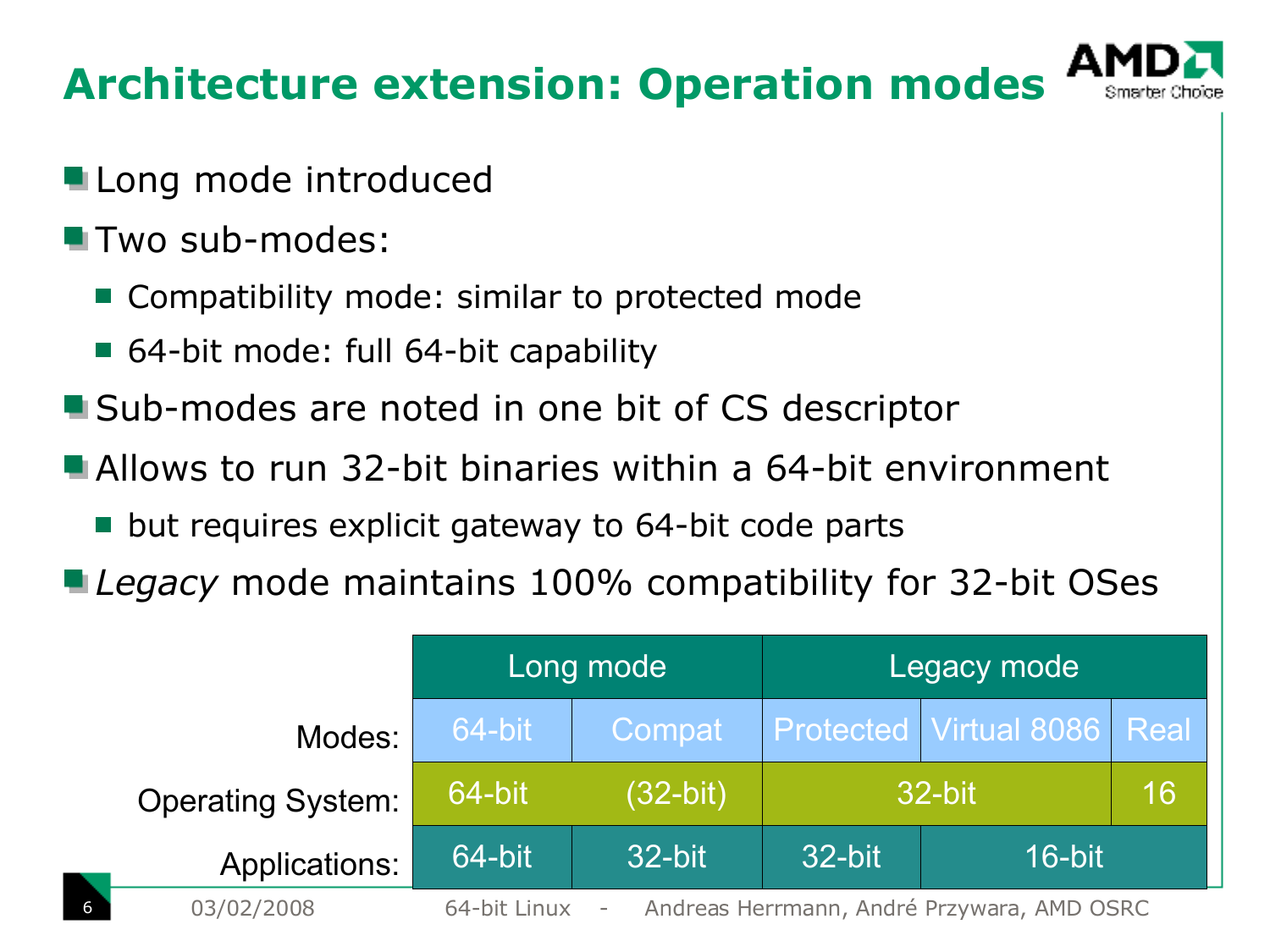### **Architecture extensions: Address space**



- **Pointers (in registers) are always 64-bit**
- ■48 bits are used for virtual addressing
- Virtual address translated to physical address with paging
- **Paging compatible to PAE mode (but extending to 4 levels)**
- Restricts physical address to 52bit
- **E** Current CPUs have a limited address bus anyway:
	- AMD Athlon™64: 40bits
	- AMD Phenom<sup>™</sup>: 48bits
	- Intel Core2 ™: 36bits
	- Intel Xeon ™: 40bits
	- Extended virtual address space helps much (memory mapping)

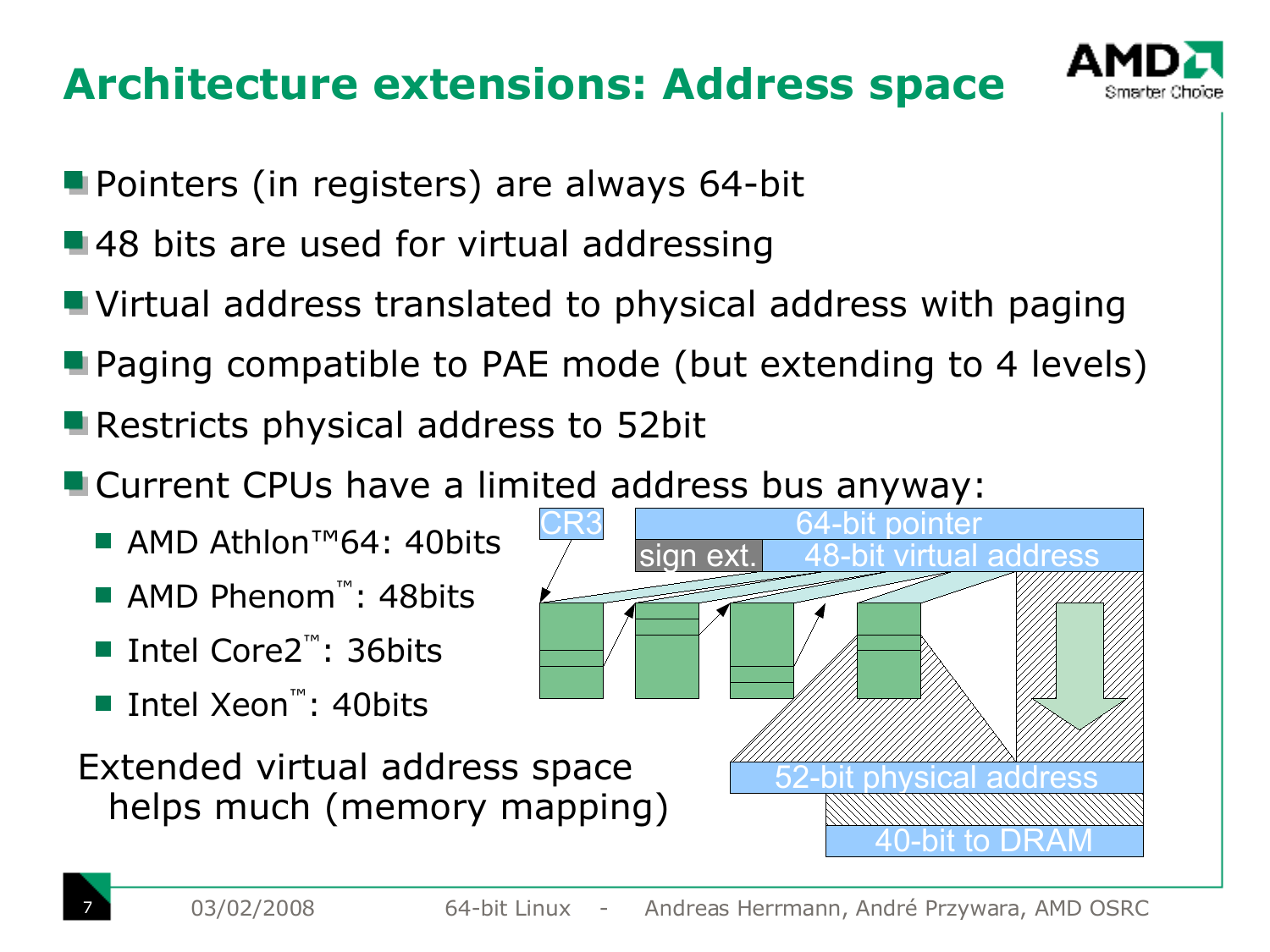### **Architecture extensions: Register set**



| eax rax                  |
|--------------------------|
| ebx rbx                  |
| ecx rcx                  |
| edx rdx                  |
| rsi<br>esi               |
| rdi<br>edi               |
| ebp rbp                  |
| esp rsp                  |
| r8                       |
| r9                       |
| r10                      |
| r11                      |
|                          |
| $\frac{1}{112}$<br>$r13$ |
| r14                      |
| r15                      |

- General purpose registers extended to 64-bits
	- Replacing the "e" with an "r": eax  $\rightarrow$  rax,  $e$ sp  $\rightarrow$  rsp,  $\dots$
	- 32-bit parts still available, simply use the "e"-name
- *Number* of registers doubled: r8 r15 introduced
	- $\blacksquare$  reason for performance improvements of many applications
	- Lower 32-bit can be accessed separately
- SSE2 is the new natural floating point unit *Number* of SSE registers doubled: xmm8-xmm15 SSE registers stay at 128bits (2\*64-bit, 4\*32-bit, 16\*8bit)

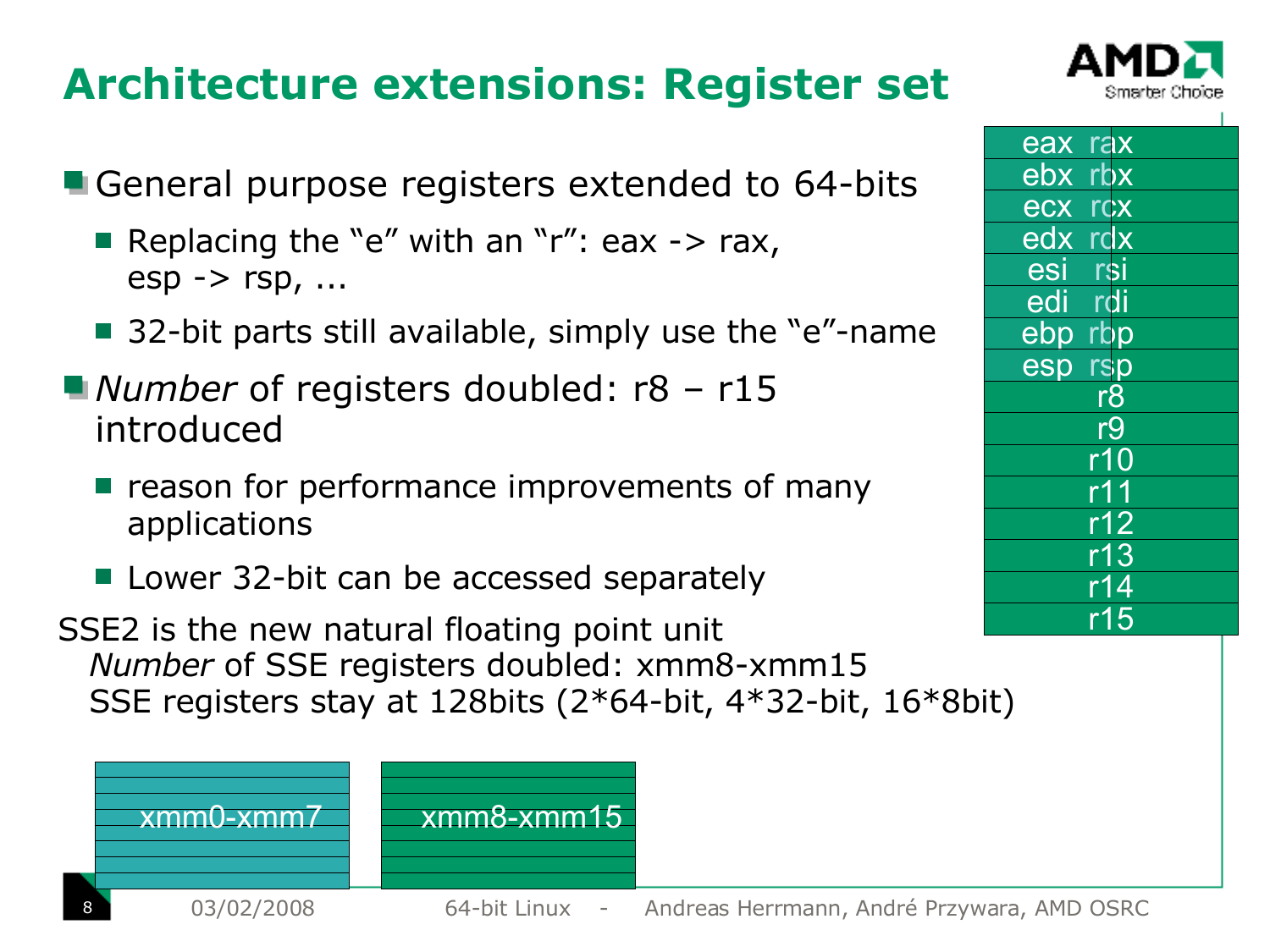### **Architecture extensions: Instruction set**



- In long mode some obsolete x86 features have been removed:
	- Segmentation: base and limit are not checked
	- Hardware task switching
	- Call gates
- New addressing mode:
	- $\blacksquare$  RIP relative
- **Default operand size and immediates stay at 32-bits**
- **Special opcodes for loading 64-bit values (movabs)**
- **REX-Prefix byte for overriding default operand size (replacing** one-byte inc and dec opcodes)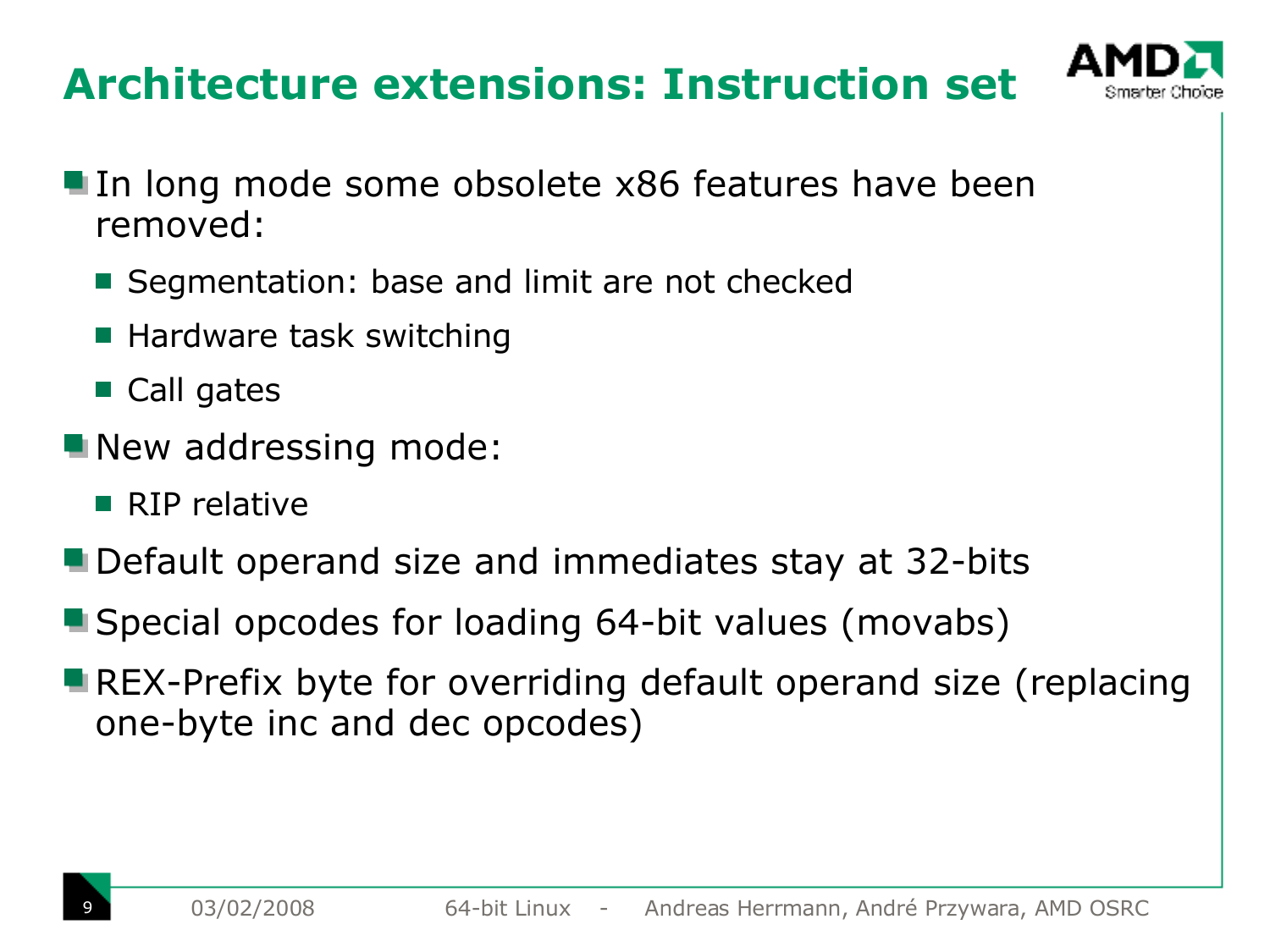

### Software support for AMD64

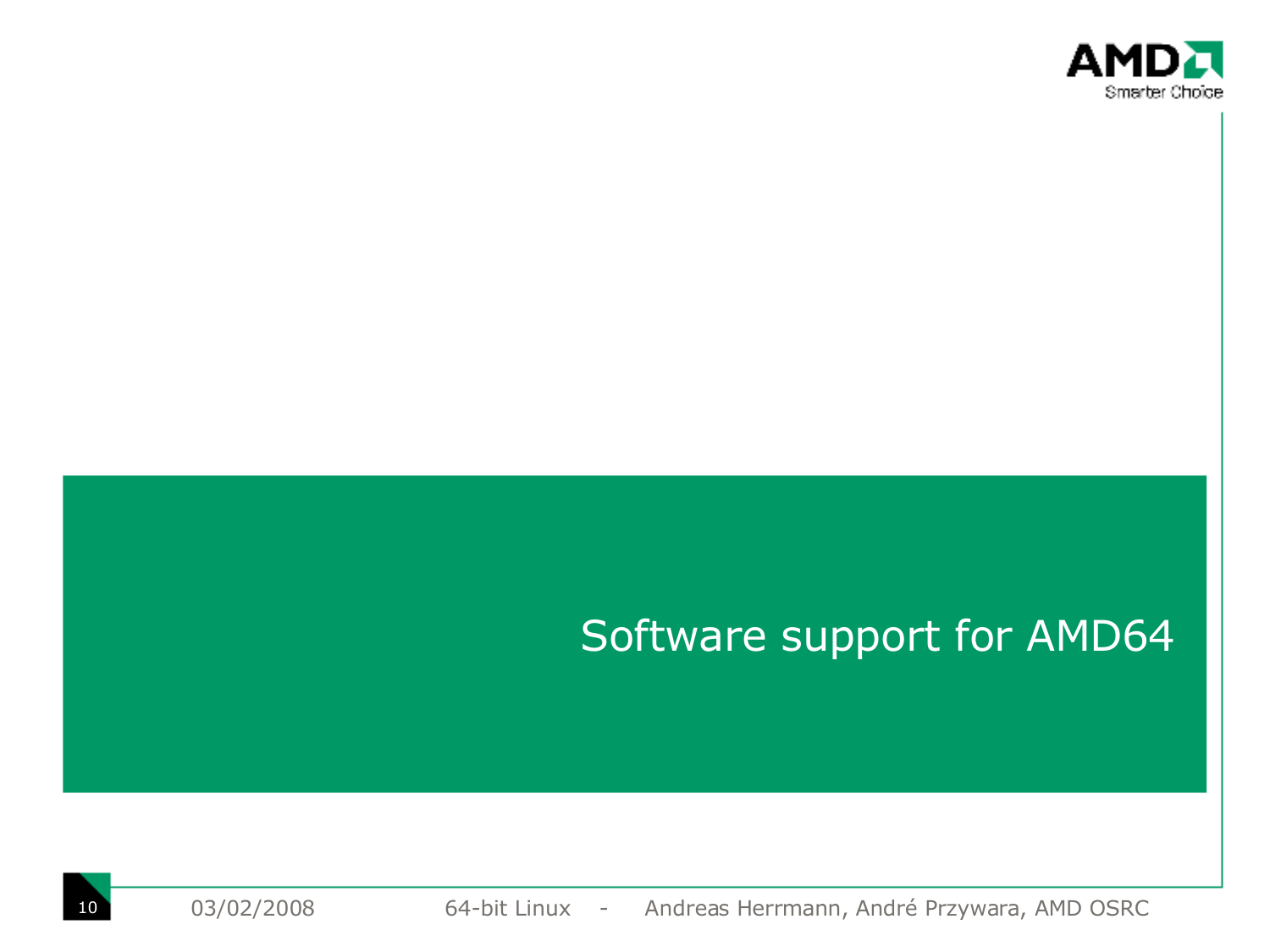## **gcc – Compiler support for AMD64**



**In most work done by SuSE engineers** 

- **ABI describes conventions for binaries, compiler complies to**
- Data types: int=32-bit, long int=64-bit, pointer=64-bit
- **Parameter are passed in registers (6 integer, 8 floating point)**
- **Stack frame layout is simplified (-fomit-frame-pointers)**
- **Takes advantage of extended number of registers**
- **Uses 32-bit operands when possible to save space**
- Contains cross-compiler functionality for i386 (-m32)

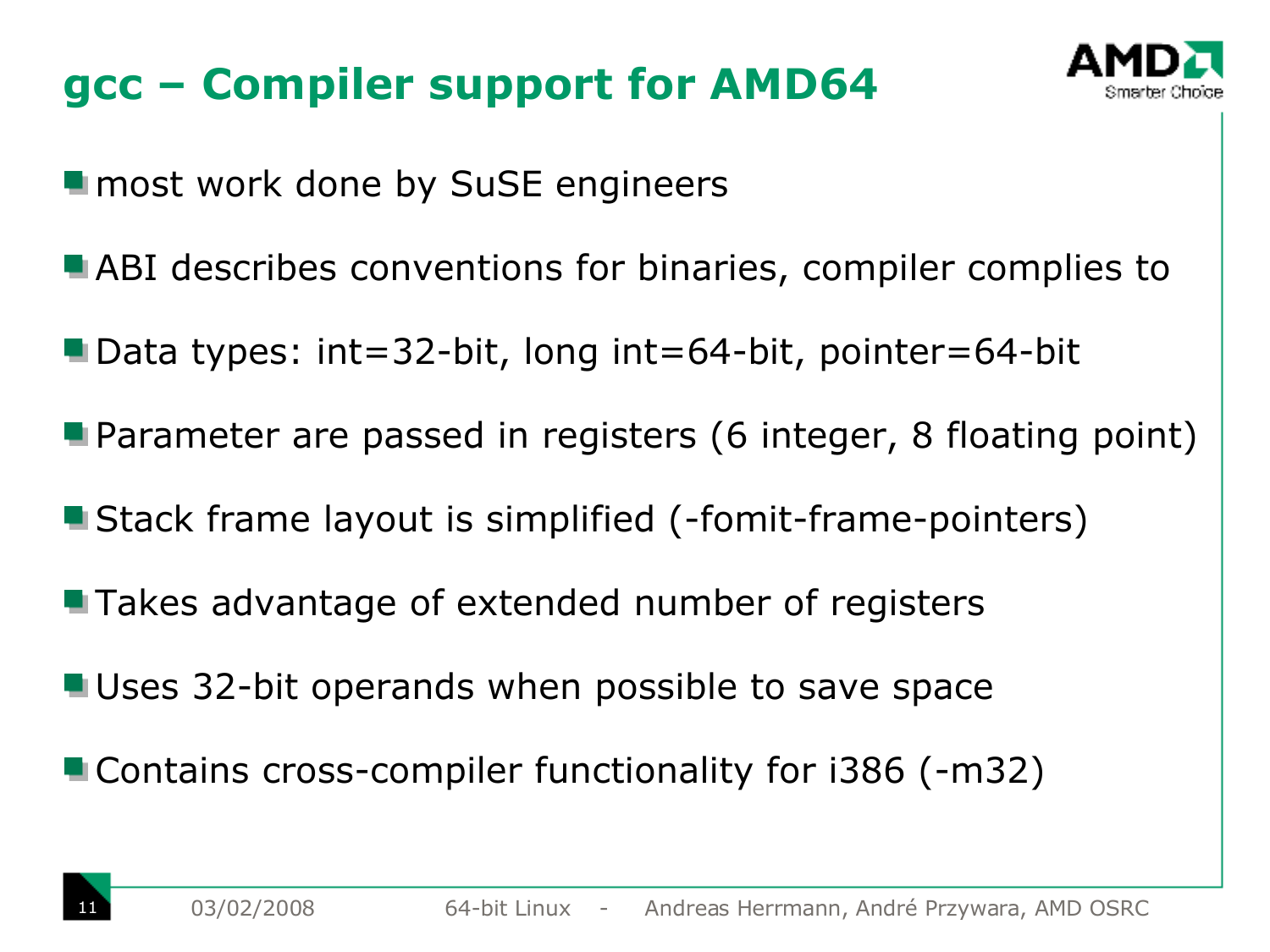### **Linux x86-64 architecture**



- Officially introduced in Linux 2.6 as arch/x86-64
- **Merged with i386 in 2.6.24 (now: x86)**
- No legacy code for older processors
- **Introduces compat layer for i386 binaries**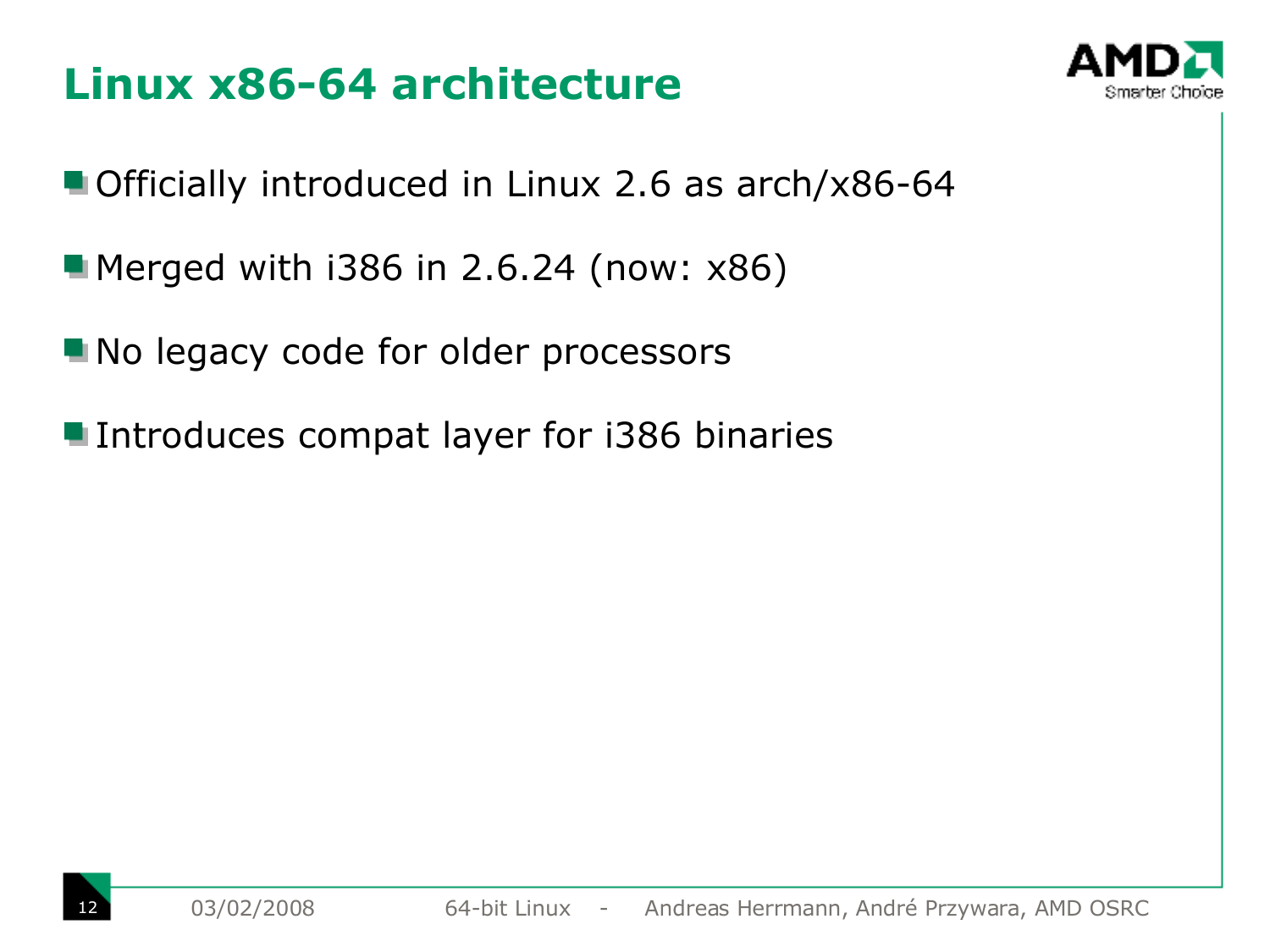

### 32-bit compatibility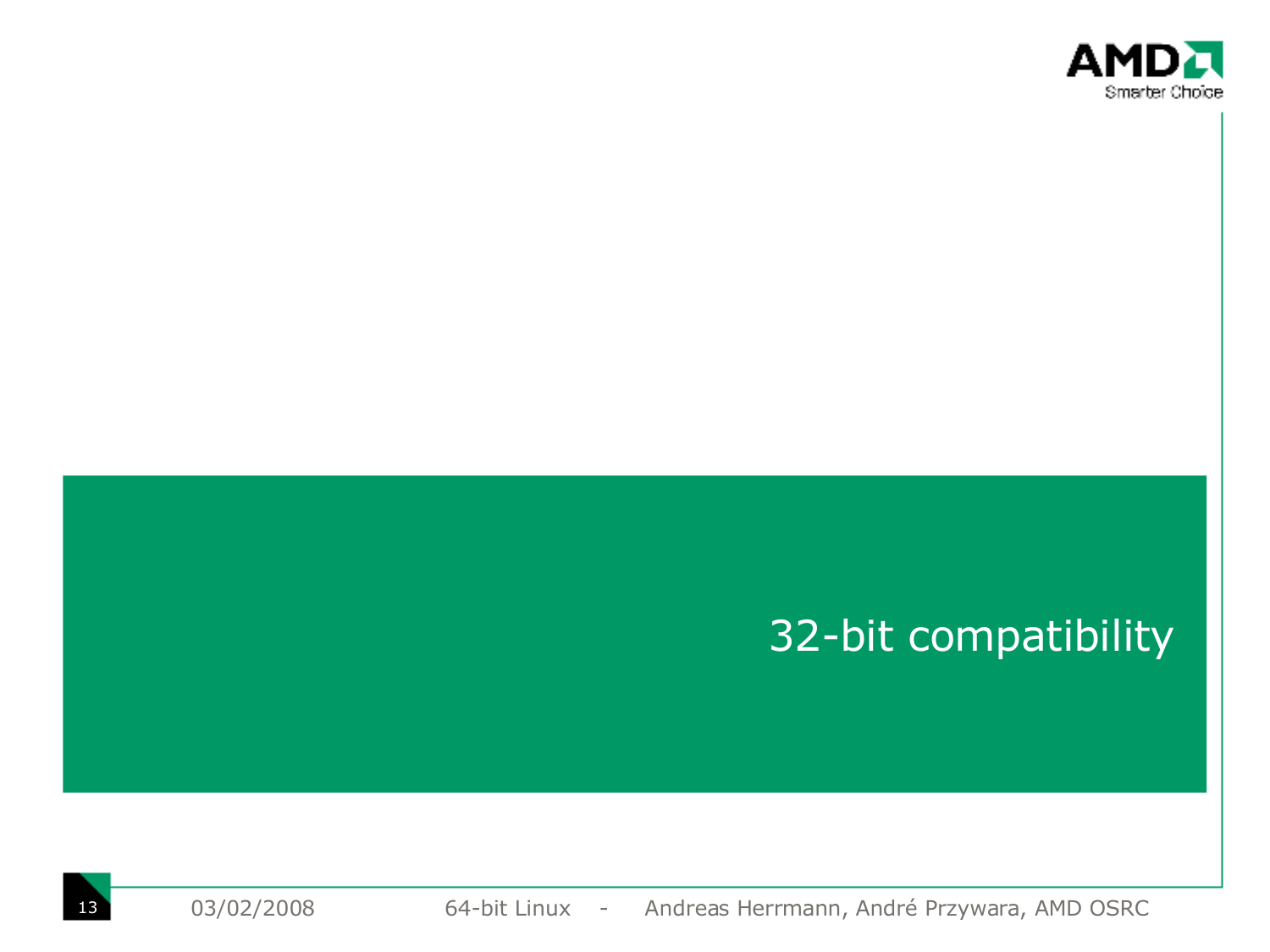## **32-bit compat: Hardware support**



- **Compatibility** mode allows to run **unmodified** 32-bit binaries in a 64-bit environment (no 16-bit binaries!)
- **Almost equal to 32-bit protected mode (including** segmentation!)
- **Syscalls switch between 32 and 64-bit**
- **Addresses get zero-extended to 64-bit**
- Applications can use the lower 4 GB of **virtual** address space
	- Which can be mapped to any physical address range!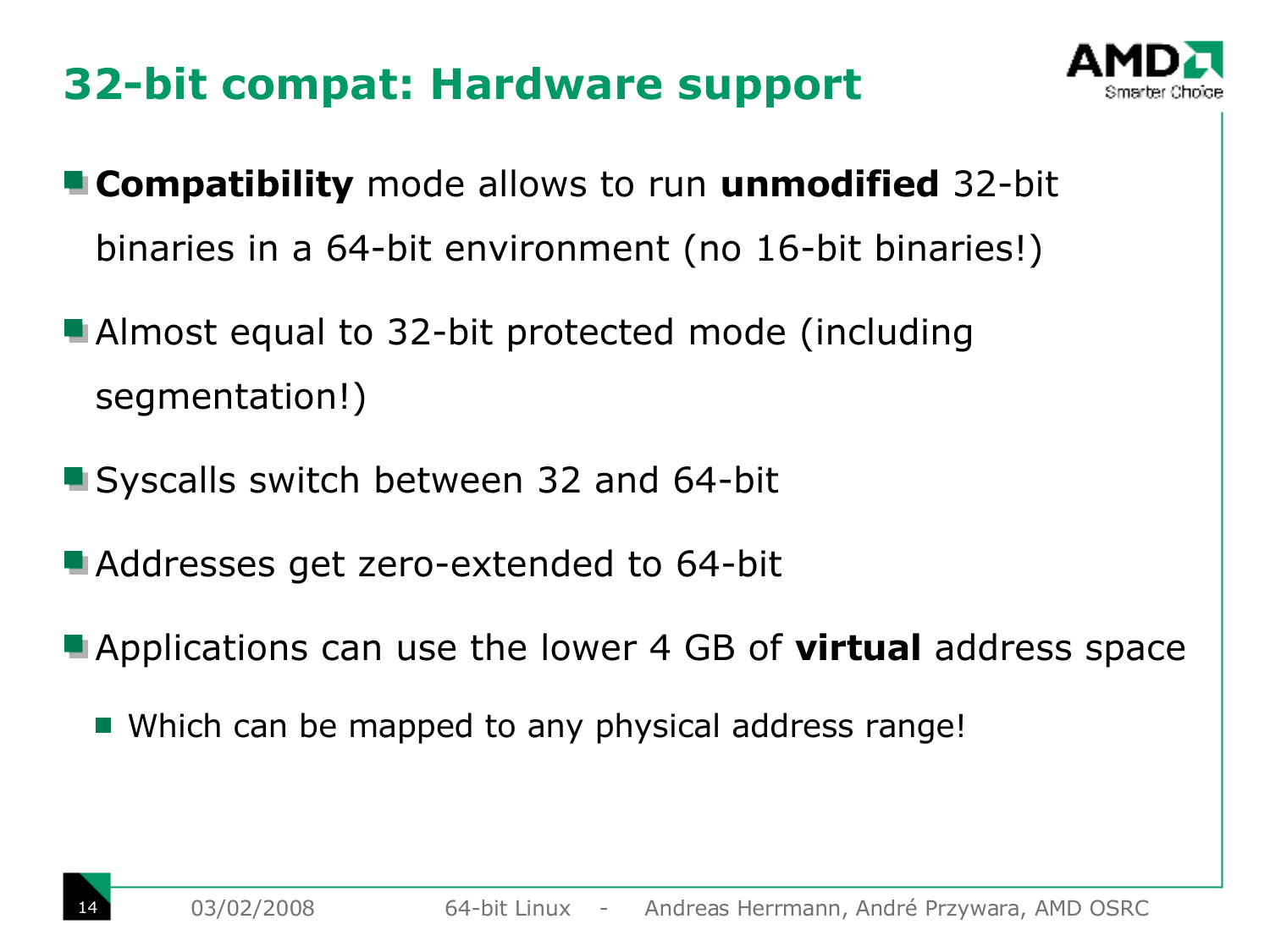## **Linux compat layer**



- **Linux kernel maintains compat layer**
- **Allows user-space programs to be 32-bit**
- **Kernel cares about bitness**
- Invokes appropriate /lib $\{32,64\}$ /ld.so
- **Booting a 32-bit installation with a 64-bit kernel works!**
- **Allows for several 32-bit apps to take more than 4GB**
- **Syscalls get translated to match size, pointers, structure** layout and numbering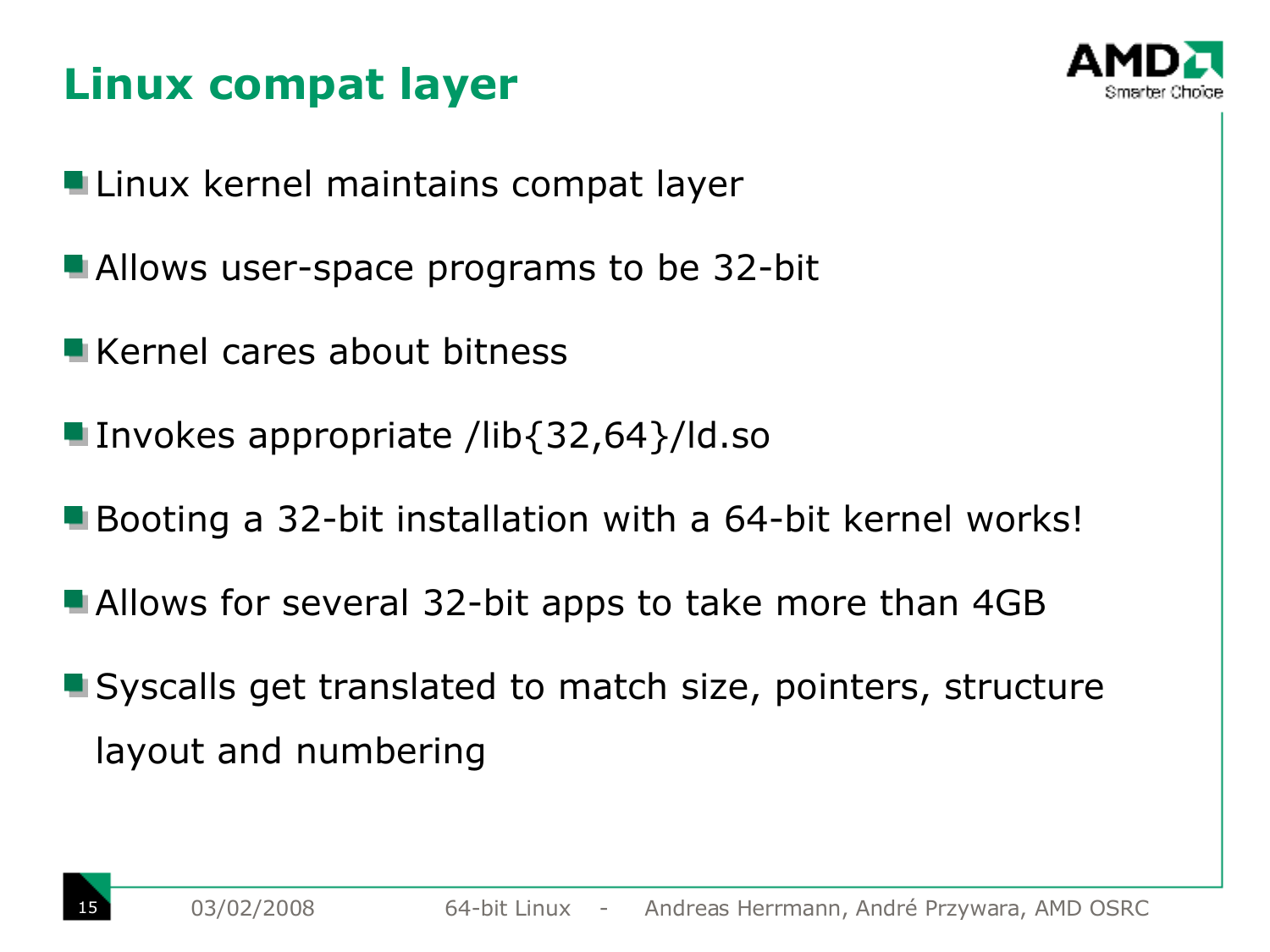## **Linux compat in real life**



- Switching between 32-bit and 64-bit applications is automatic
- 32-bit apps look for libraries in a different directory
- **Actual algorithm depends on distribution** 
	- SuSE, RedHat: 32-bit: /lib, 64-bit: /lib64
	- Debian, Ubuntu: 32-bit: /lib32, 64-bit: /lib64 (symlinked to /lib)
- $\blacksquare$  32-bit apps need separate libraries, often called lib32 $\ast$
- **This applies to all libraries used (dependency chain!)**
- **Results in growing size of lib[32] directory**
- **L** linux32 tool to switch uname output for easier configuration

### (uses Linux personality feature)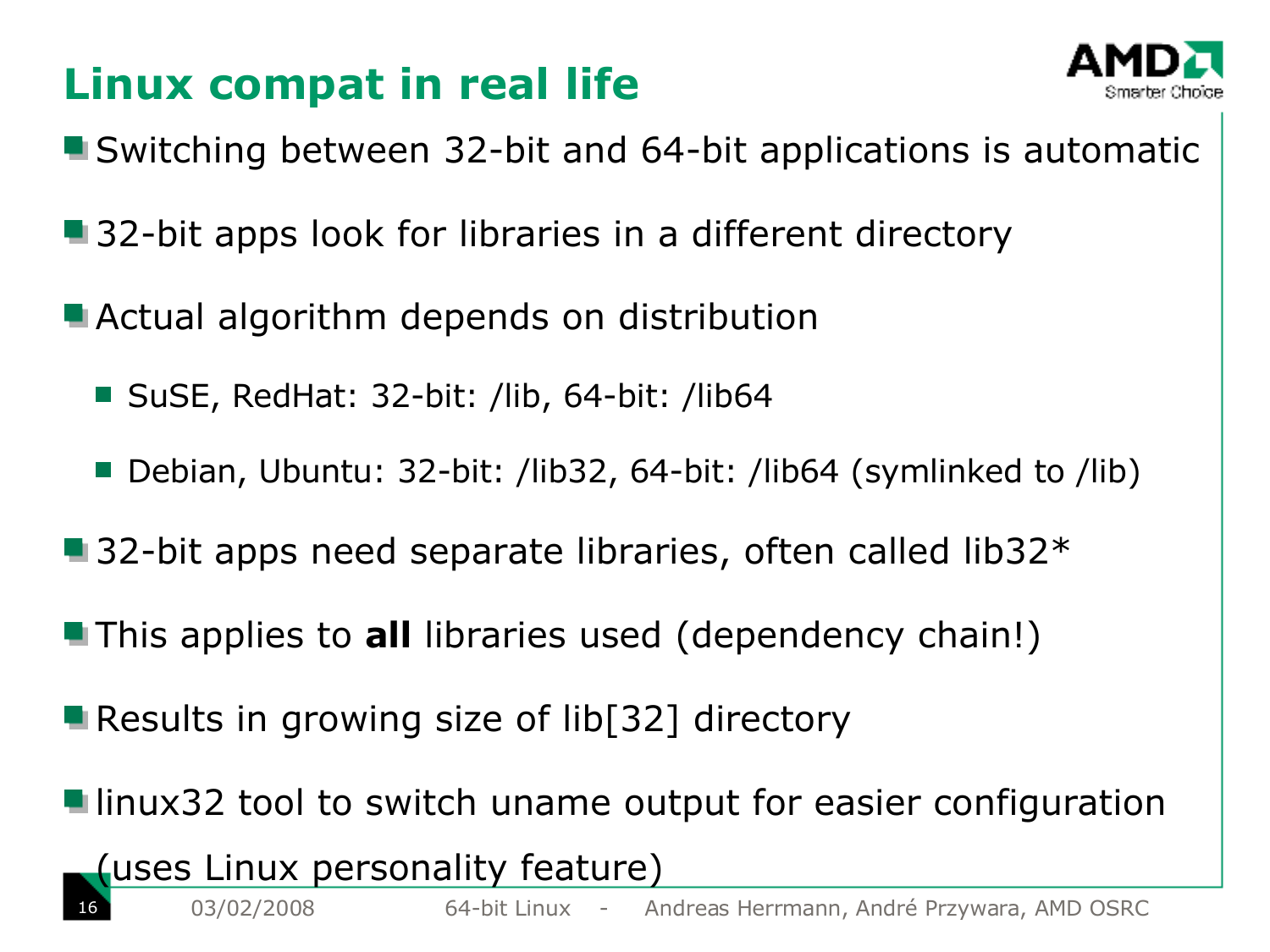## **Porting overview**



**Many programs just need to be recompiled...** 

- **...**but some may create problems
- **Programmer visible changes** 
	- sizeof(long)  $=$  = 8
	- sizeof(void\*)==8
- **Look** for
	- Usage of type *long*
	- Assignment of pointers to ints and vice versa
	- Dumping of data structures to disk / network
	- **P** printf/scanf format specifiers
- **Care about all warnings!**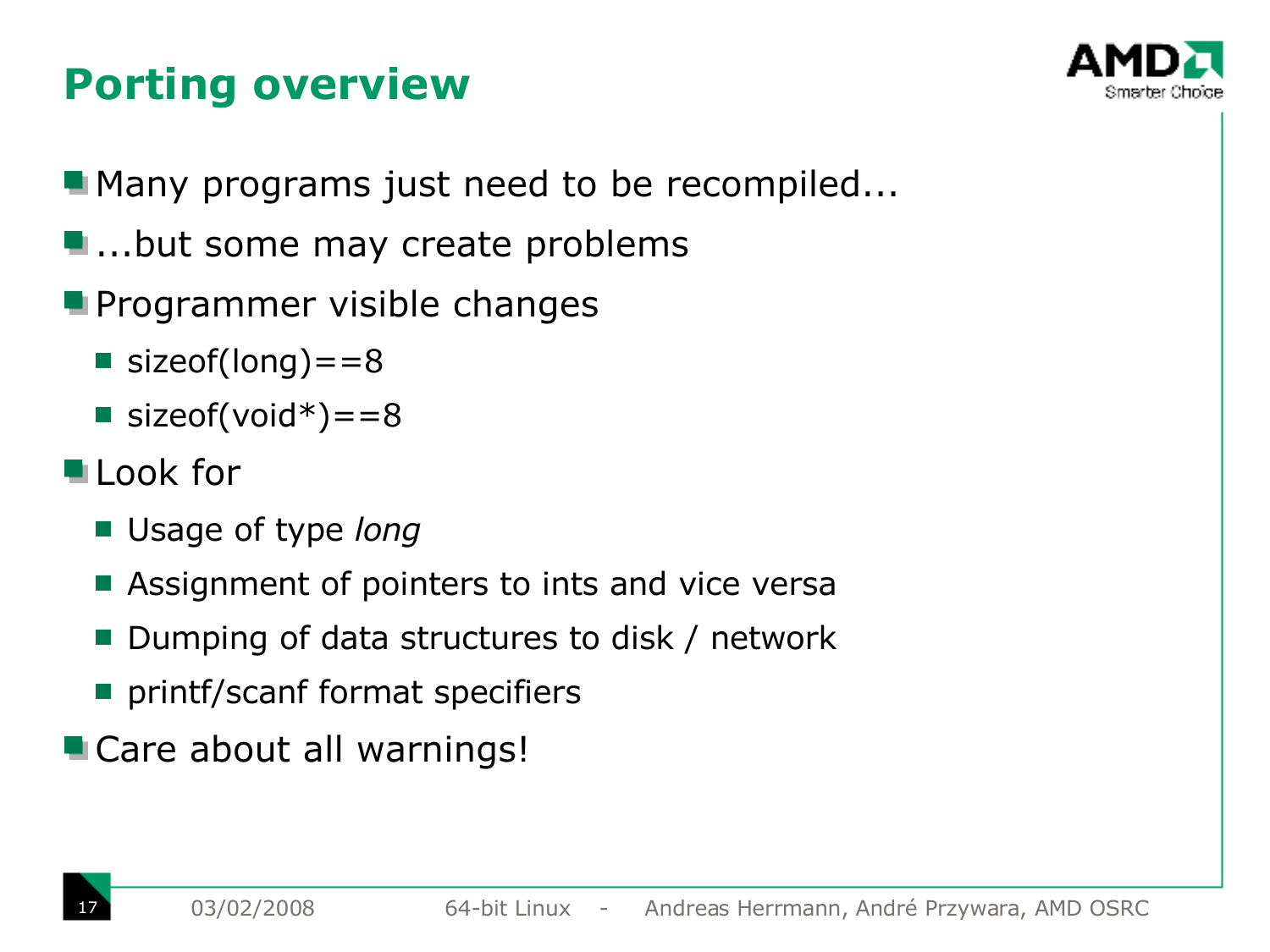## **Porting issues: practical advices**



- **Don't assign pointers to ints and vice versa! (size mismatch)** 
	- use [u]intptr\_t instead
- **Don't dump structures to disk or over network (padding!)** 
	- use packed structs or better: write every single member
	- use explicit types: [u]int32\_t, [u]int64\_t, [u]int16\_t
	- don't dump system structures like "struct stat" or "struct tm"!
- Use printf format specifiers from <inttypes.h> or casts
	- **lacktriangleright interpretered in the integration of the integration of the integration of the integration of the integration of the integration of the integration of the integration of the integration of the integration**
	- **off** t ofs; printf ("Pos:  $\frac{2}{1}$ li\n", (long long) ofs);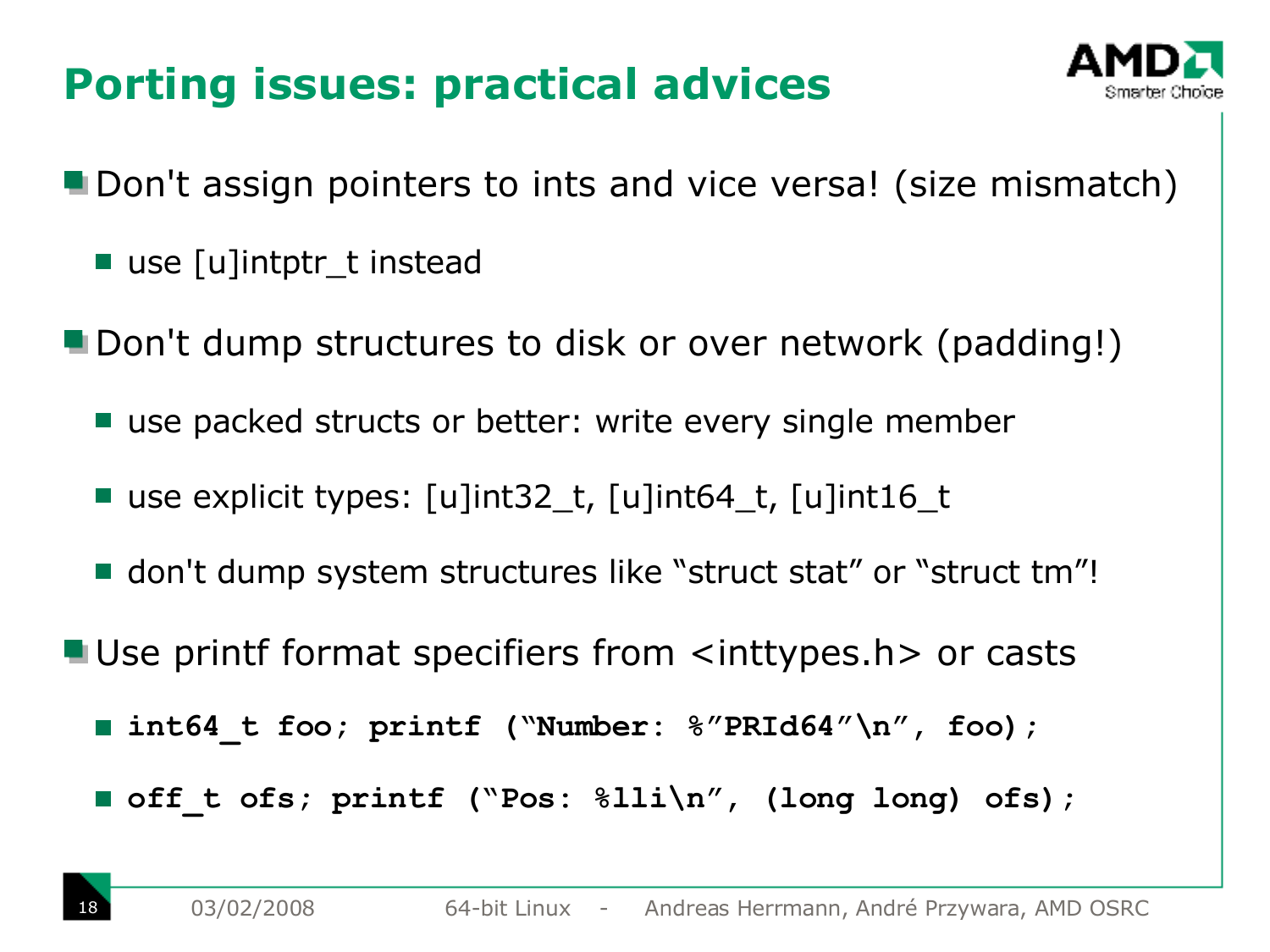

### Benchmarks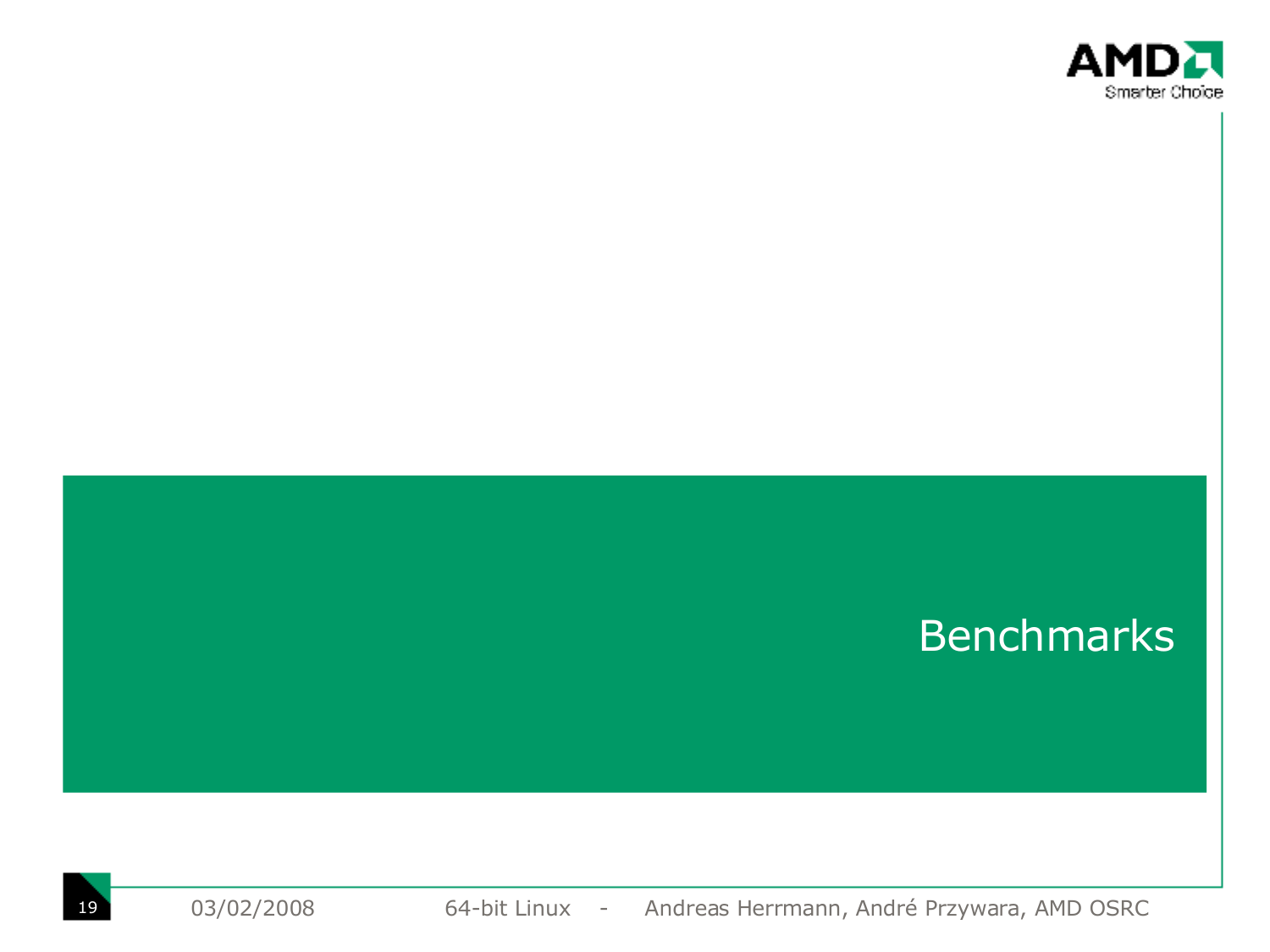### **Benchmarks**



- Real world benchmarks:
	- povray, oggenc, mencoder
	- **E** kernel compilation
	- Comparing apples and oranges
		- compiling mozilla-firefox
		- $\blacksquare$  compiling gtk+
- **Microbenchmarks:** 
	- Syscall performance
	- $\blacksquare$  Function call and 64-bit arithmetics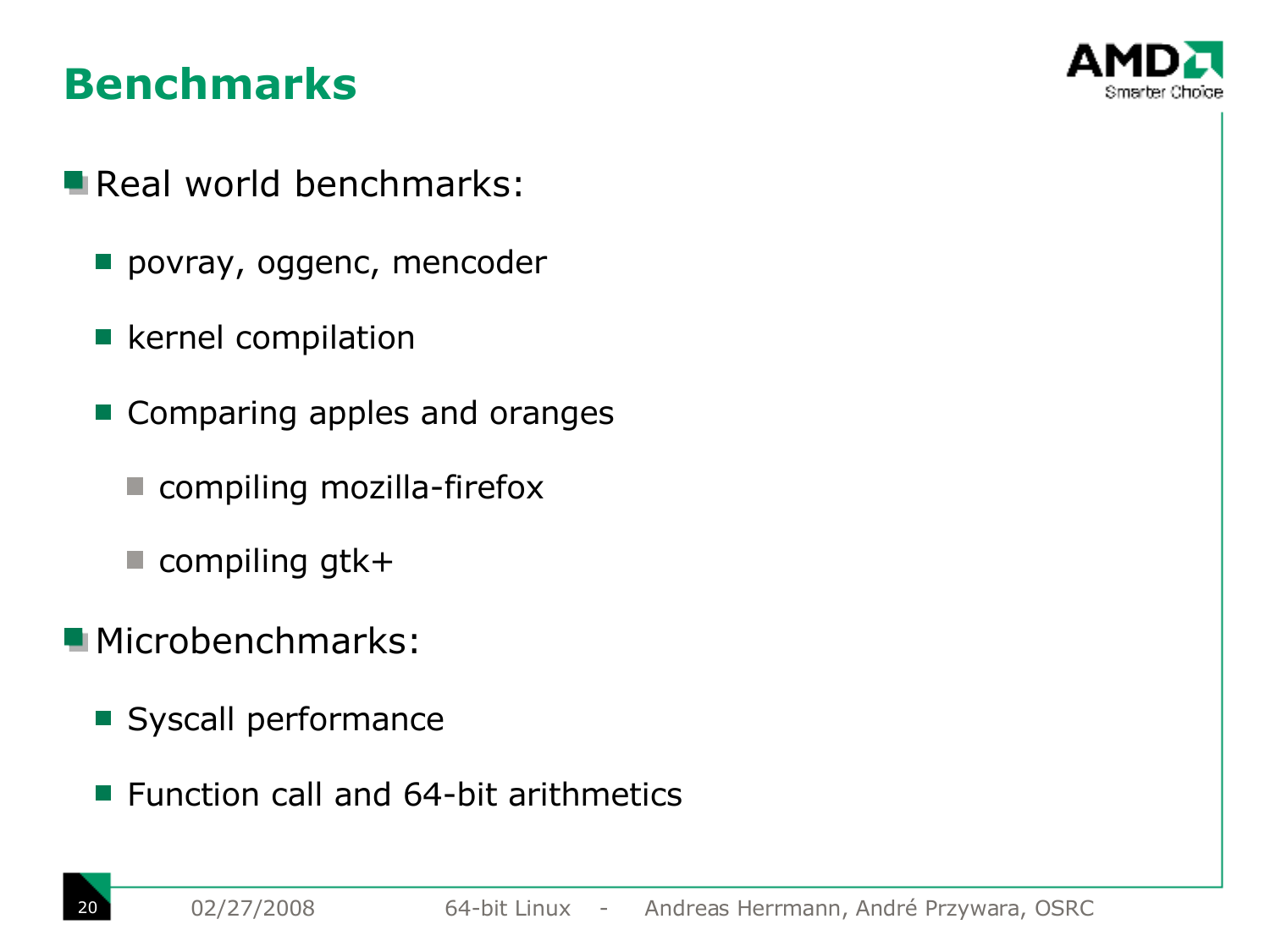### **Benchmark setup**



- **Same hardware for all tests** 
	- Dual-core K8, 2x1024 kByte L2 cache, 1024 MByte RAM
- 2 Gentoo Linux installations (32-bit, 64-bit):
	- Identical USE flags, same packages installed
	- $\blacksquare$  64-bit: CFLAGS="-march=k8 -02 -pipe"
	- 32-bit: CFLAGS="-march=k8 -02 -pipe -fomit-frame-pointer"
- **3** "host architectures" as test environments:
	- 64-bit installation
	- 32-bit installation
	- 32-bit compat: 64-bit kernel with 32-bit installation and  $\text{limx32}$
- **Cross-compilers created using "**crossdev --stable --target ..."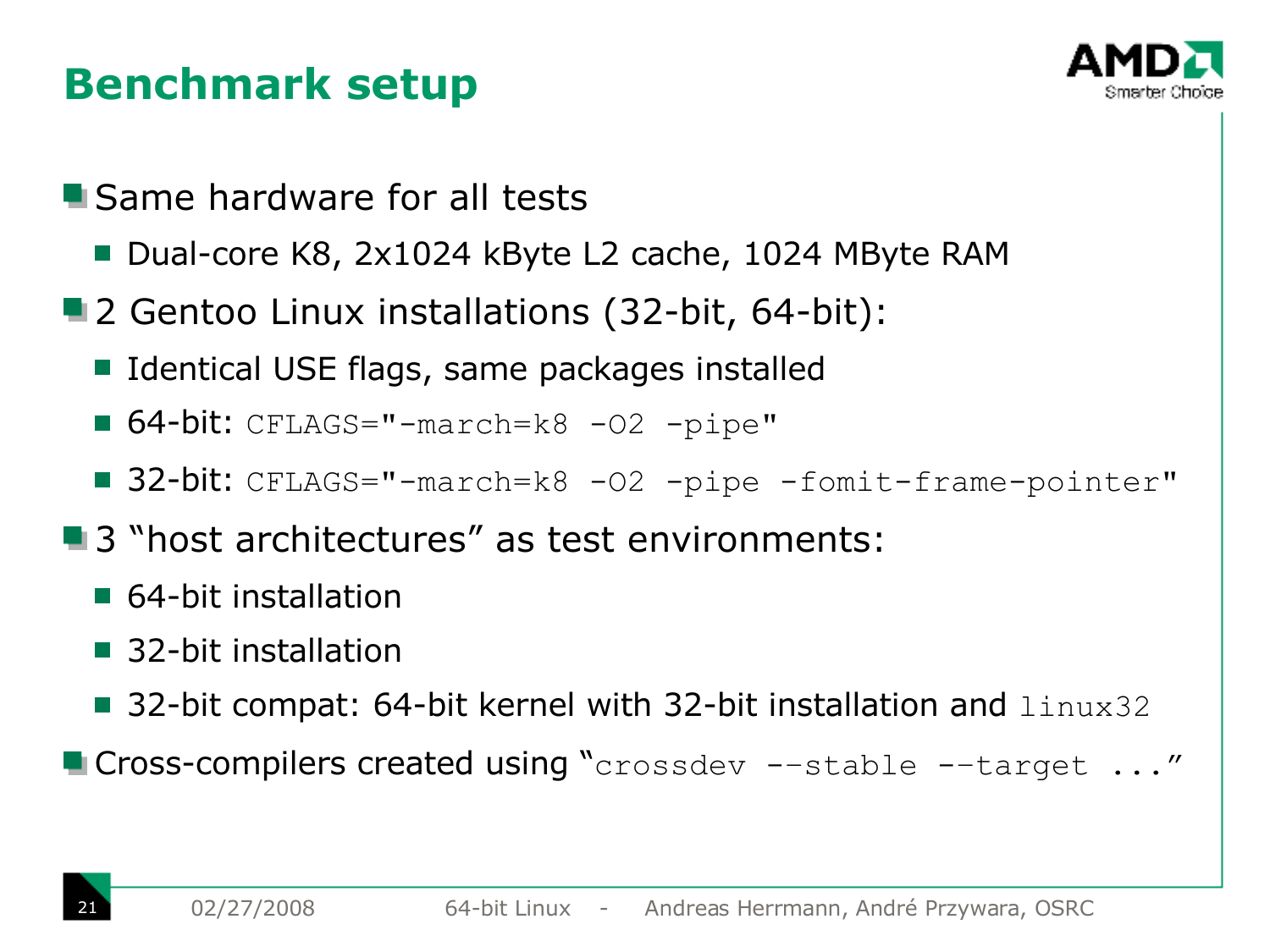

### Time for a benchmark run, less is better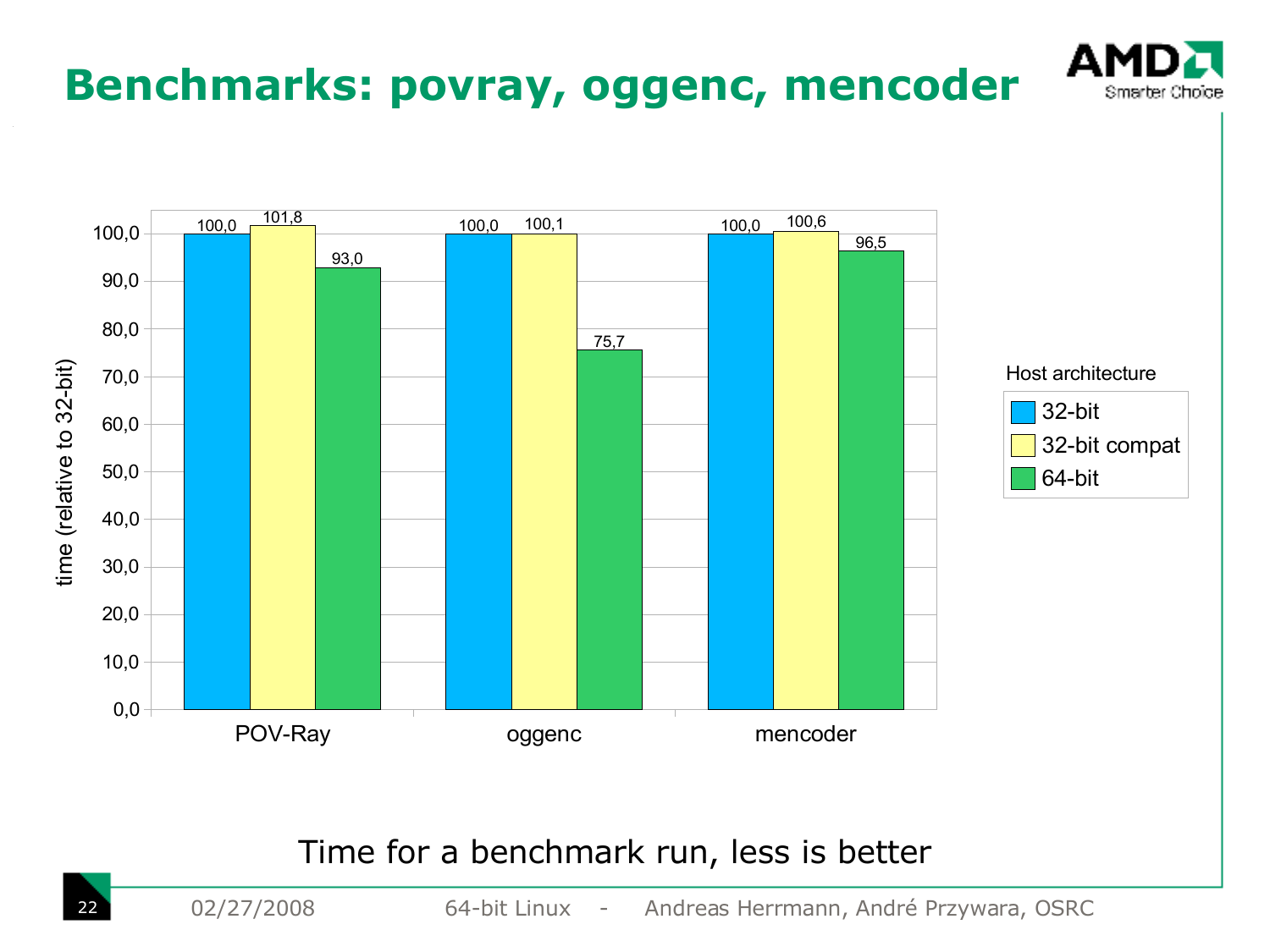### **Benchmarks: "apples and oranges"**





#### emerge firefox emerge gtk+

### Time for a benchmark run, less is better

23 02/27/2008 64-bit Linux - Andreas Herrmann, André Przywara, OSRC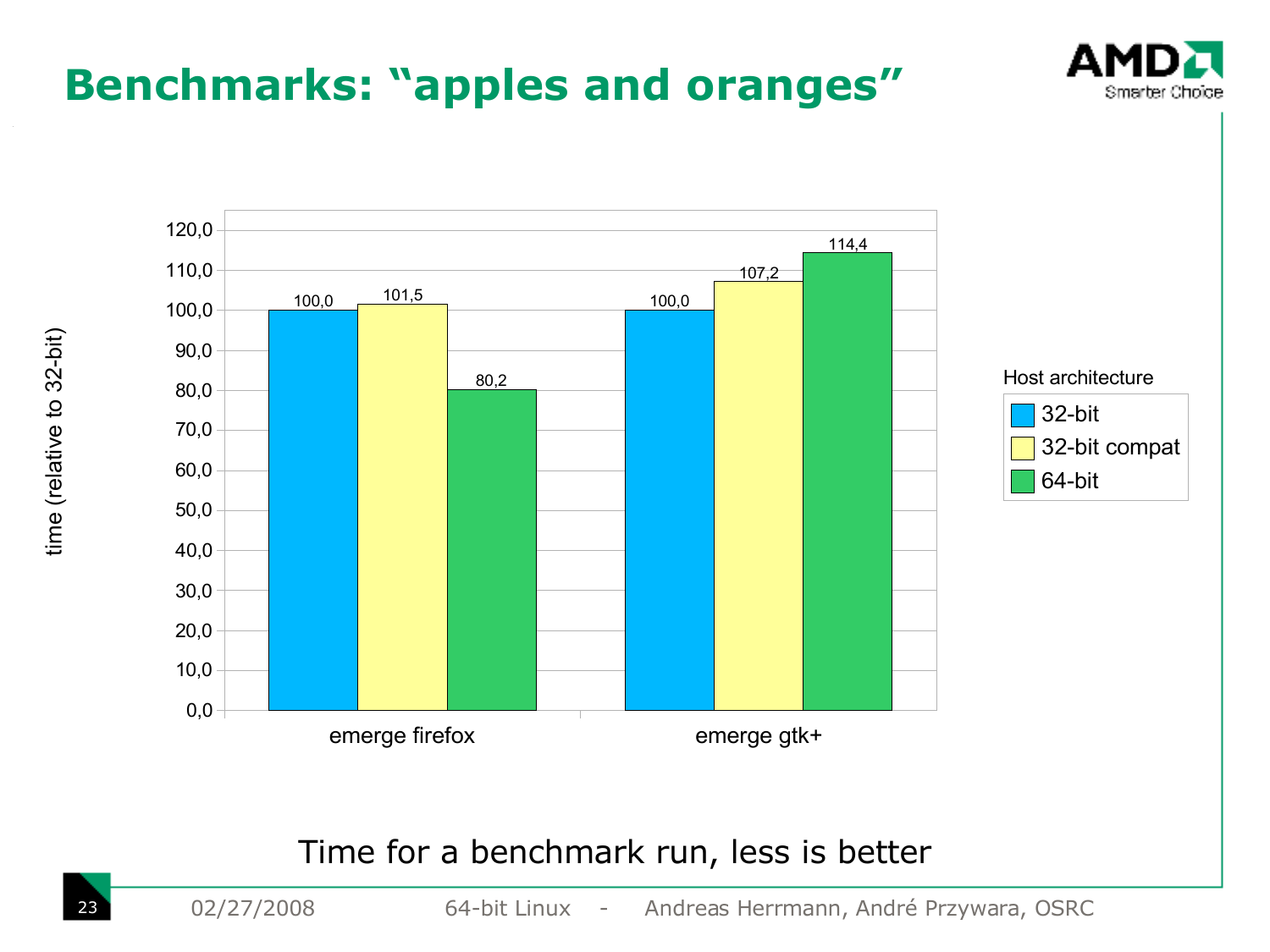# **Benchmarks: Kernel compile (ARCH=i386)**



### Time for a (cross) kernel compile, less is better

02/27/2008 64-bit Linux - Andreas Herrmann, André Przywara, OSRC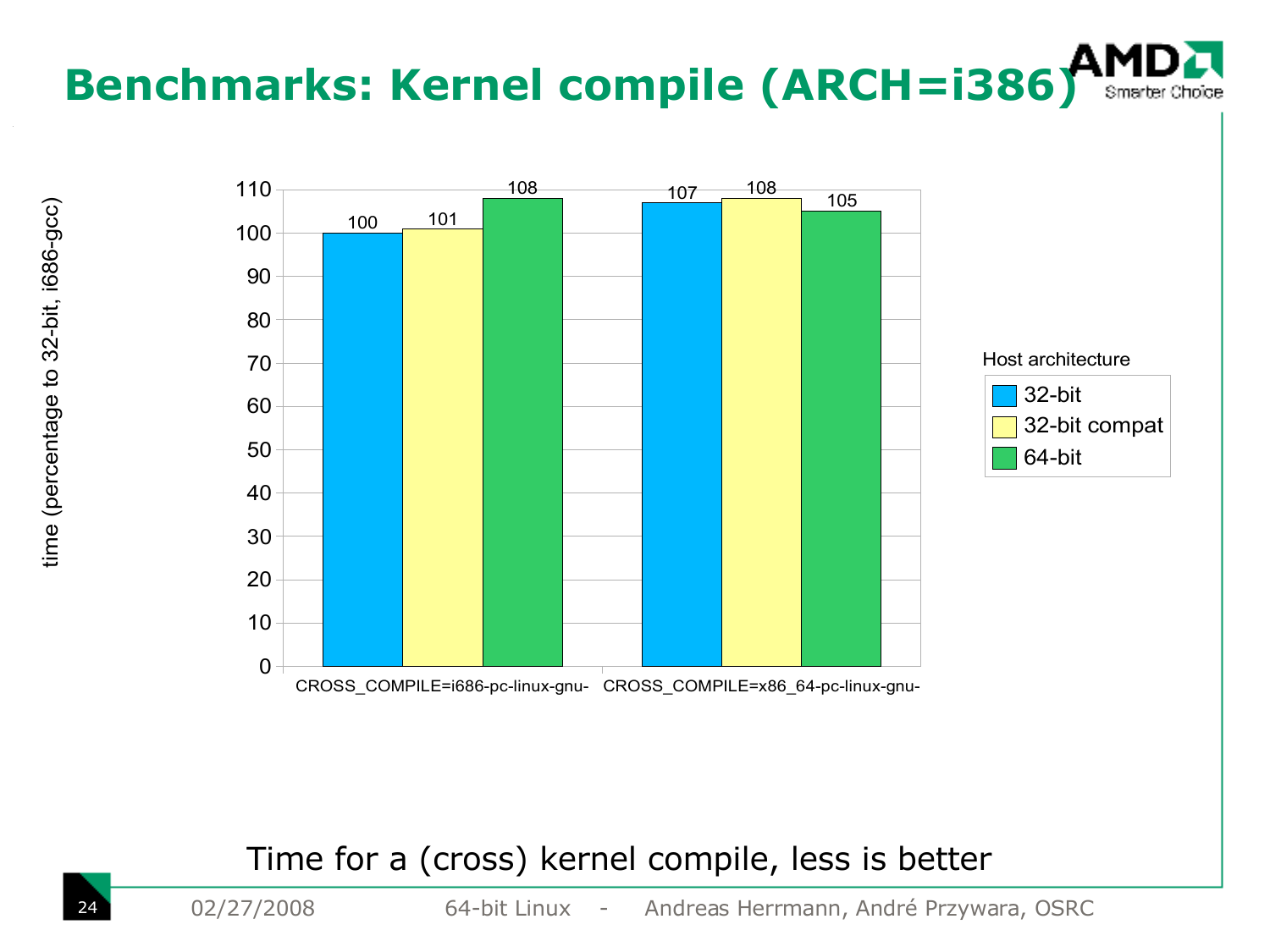# **Benchmarks: Kernel compile (ARCH=x86\_64)**



### Time for a (cross) kernel compile, less is better

 $\mathbf{t}$ 

e (perc

enta

ge to 32-

bit)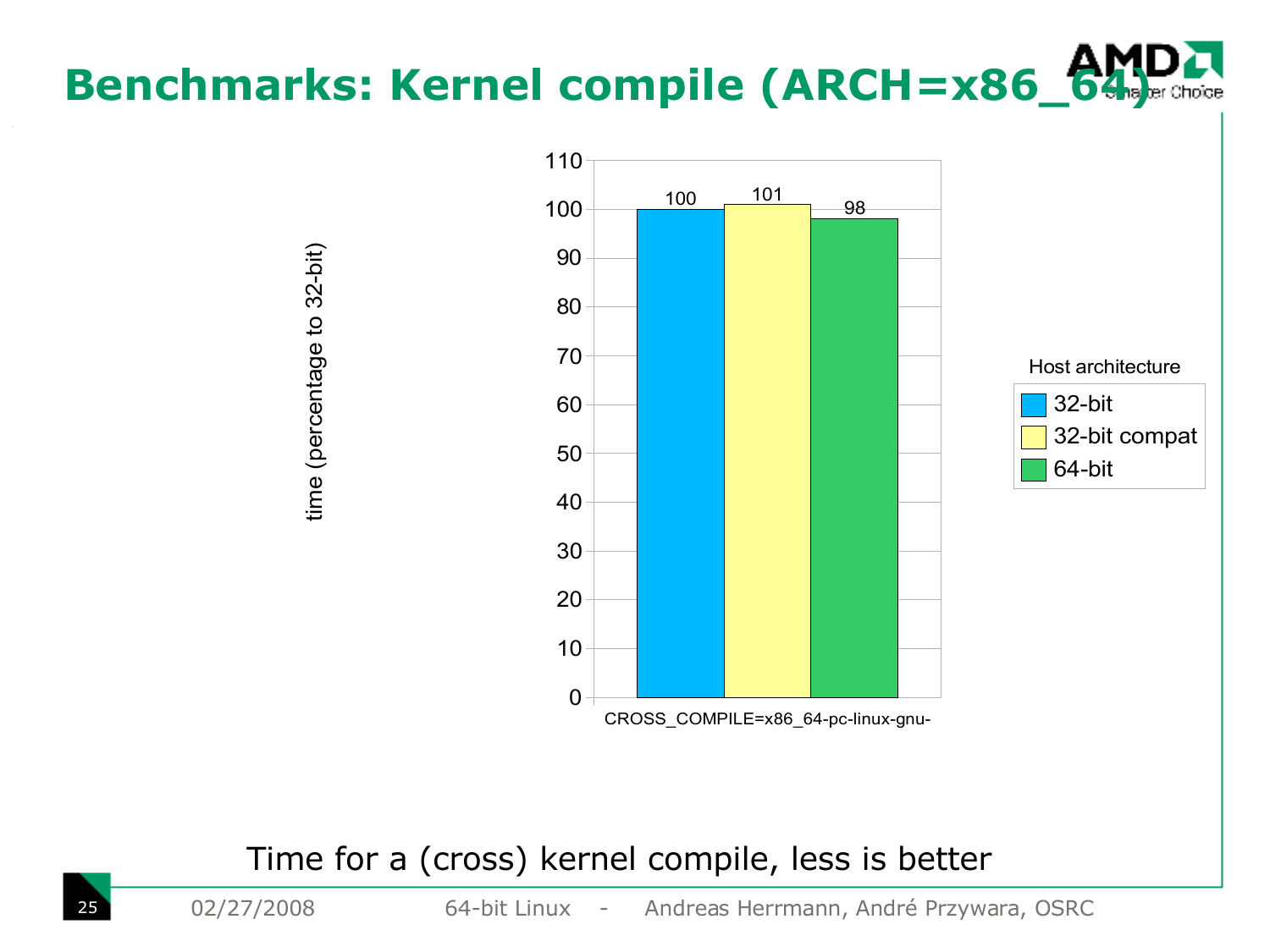

Time for calling 10 million syscalls in a loop, less is better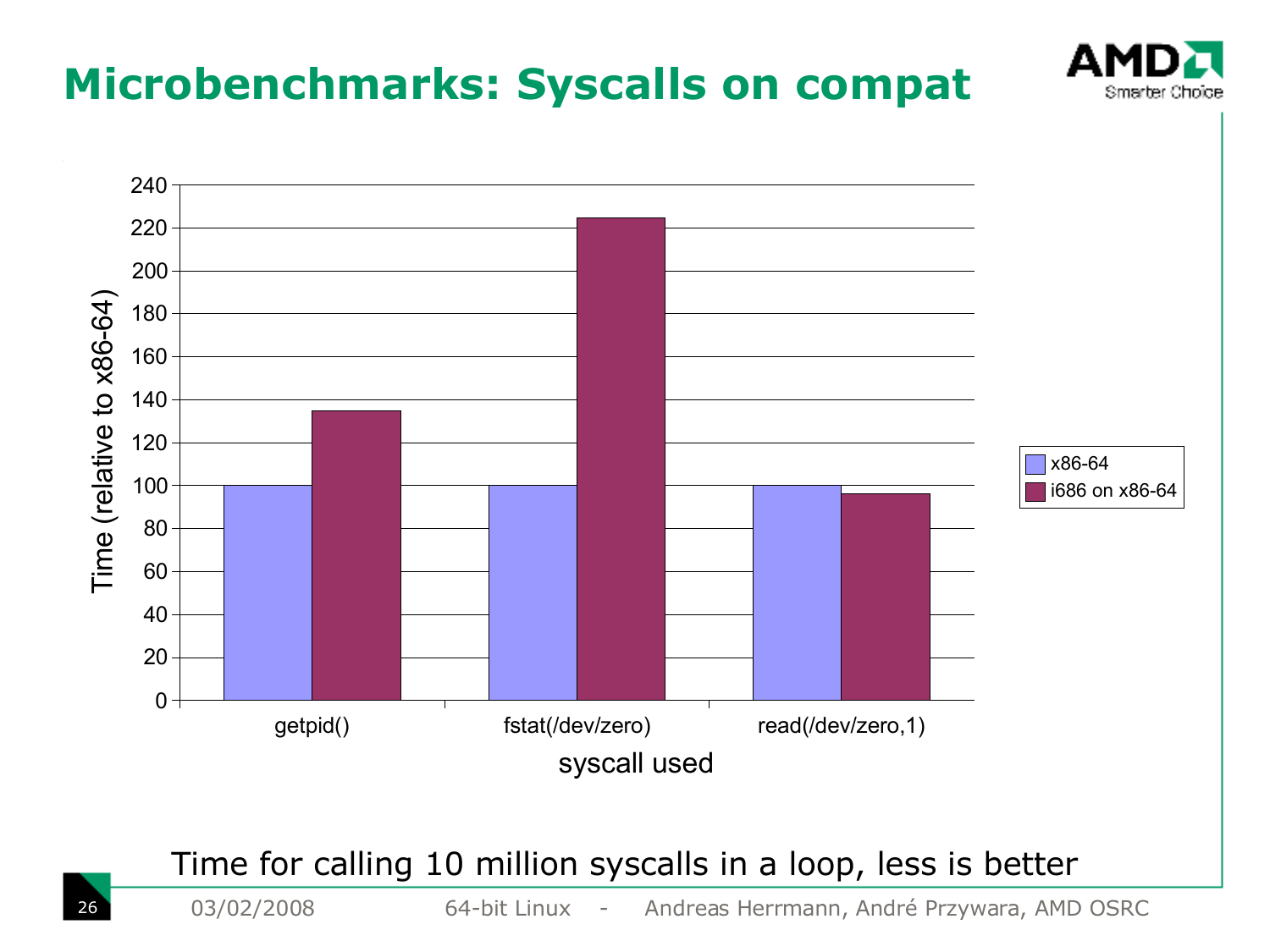### **Microbenchmarks: Arithmetics**





Doing additions of several numbers in a function called in a loop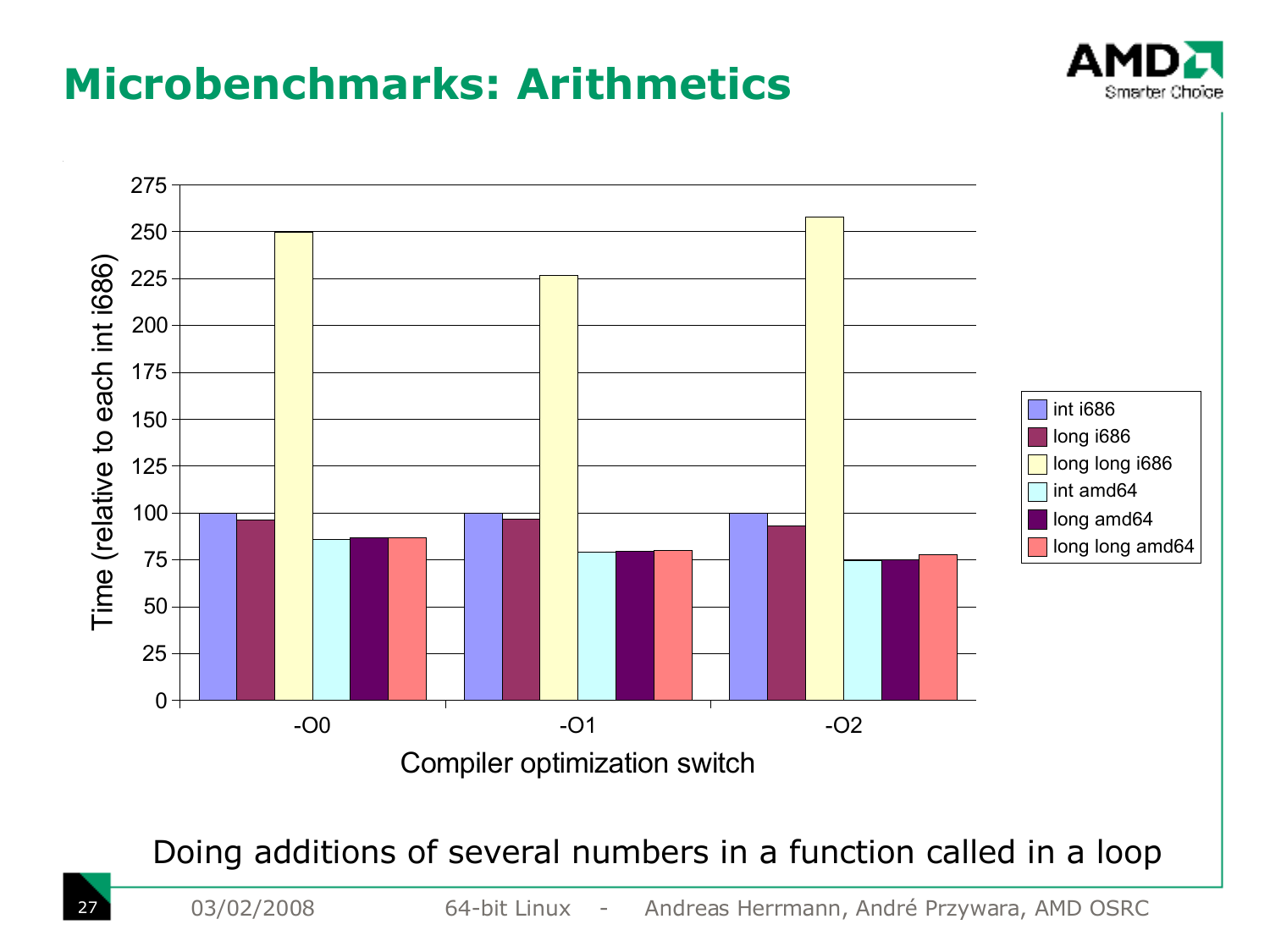### **Example: 64-bit arithmetics and function calls** Smarter Choice

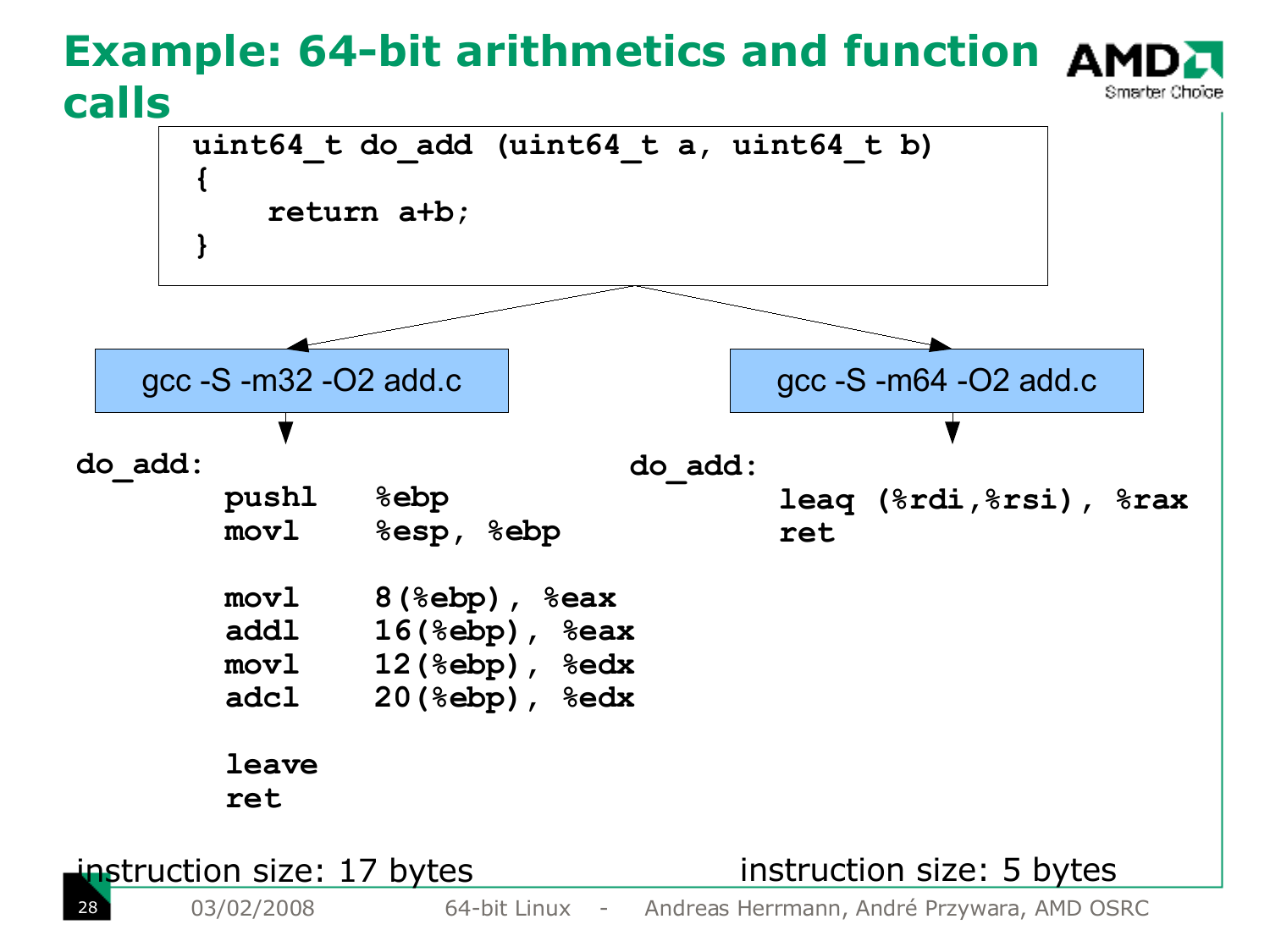### **Performance aspects**



- Pro x86 64-bit Linux
	- **Extended register set**
	- Parameter passing in registers  $\mathcal{L}^{\text{max}}$
	- Native 64-bit arithmetics  $\sim$
	- **Enhanced virtual address space**
- Contra x86 64-bit Linux
	- Larger memory footprint (larger binaries, 64-bit operands)
	- Cache utilization $\mathcal{L}^{\mathcal{L}}$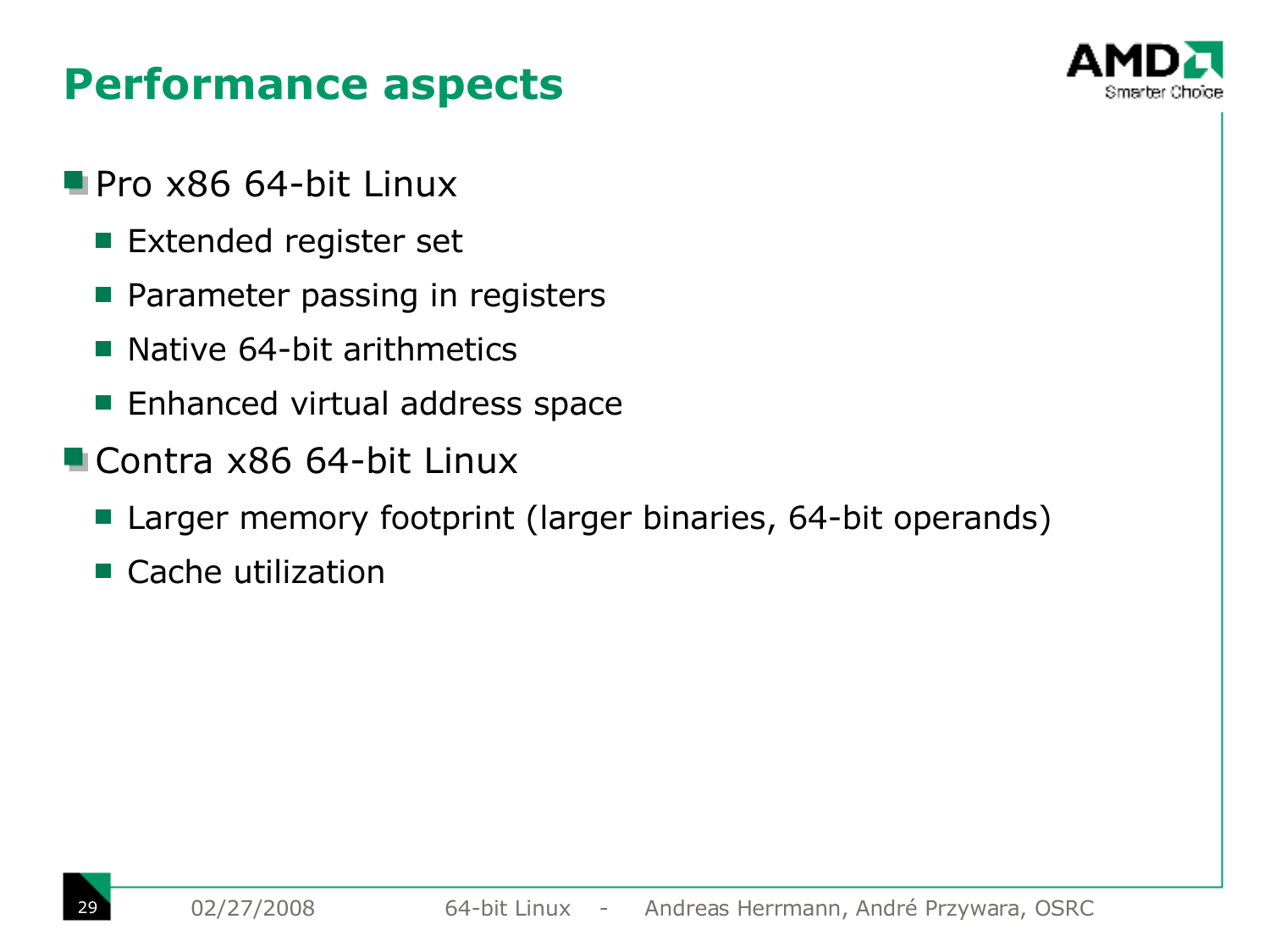

### **Conclusions**

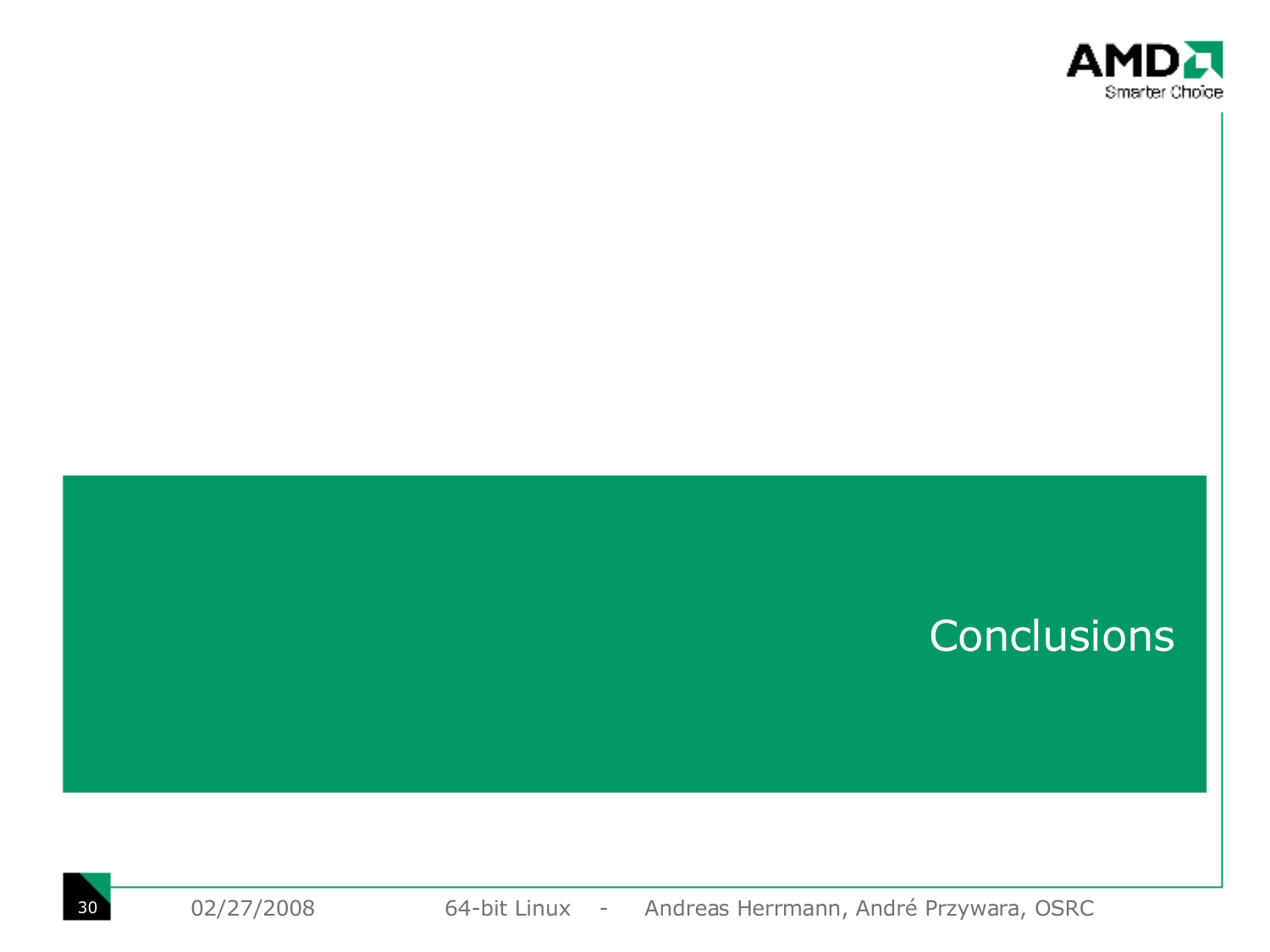## **Myths revisited**



You don't need 64-bit software with less than 3 GB RAM.

### **Performance advantages even on lesser equipped machines.**

There are less drivers for 64-bit OS.

### **Mostly irrelevant for Linux (hail Open Source).**

You will need all new software, all 64-bit.

### **32-bit compat mode performs very well and is transparent.**

*... 64-bit software being twice as fast ...*

### **Only in very rare cases. (Lots of software is optimized for 32-bit.)**

640K ought to be enough for everybody ;-)

**2 GB or 4GB barrier is just around the corner.**

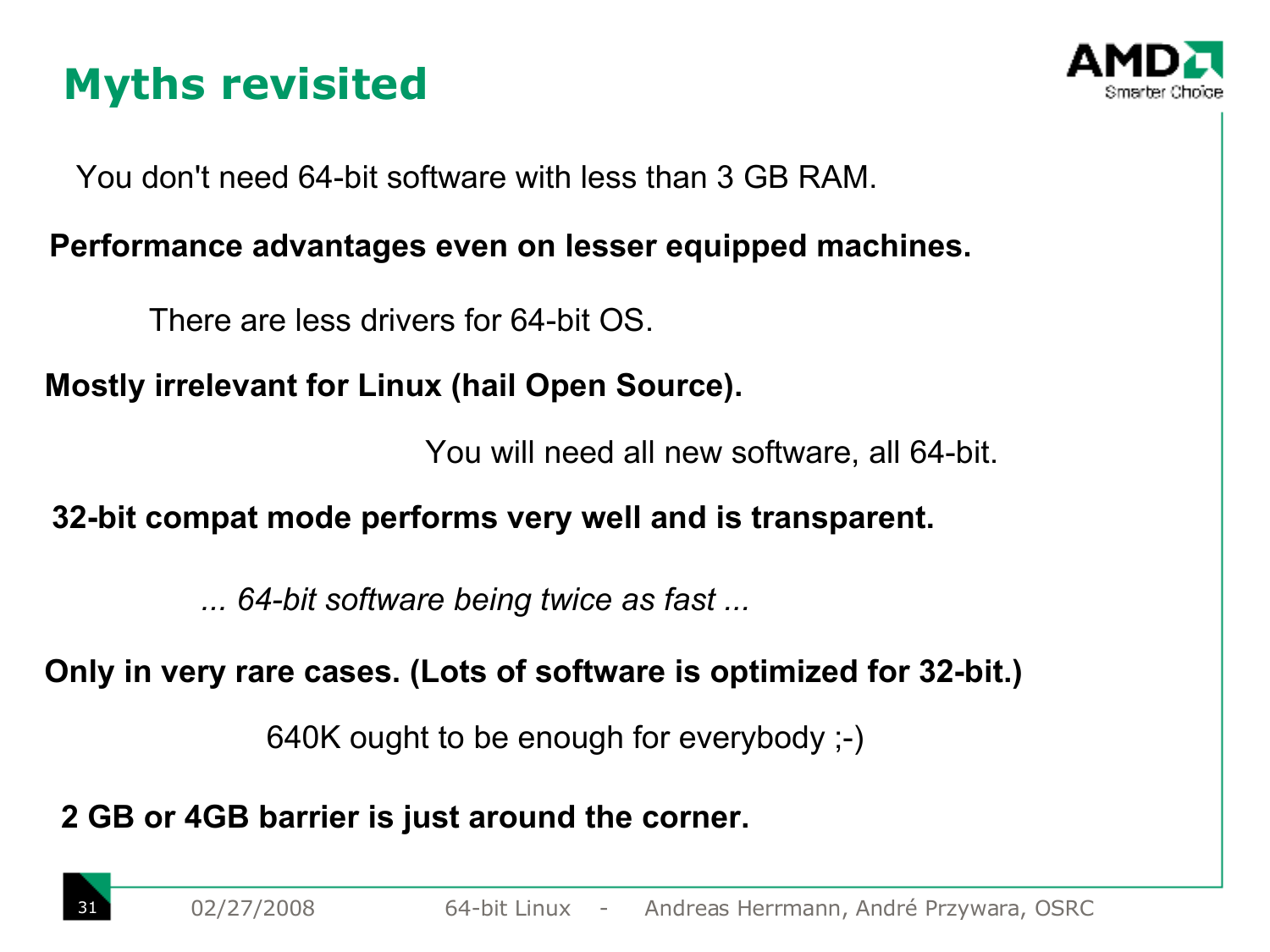



## Use a 64-bit system and use 32-bit apps in compat mode if necessary.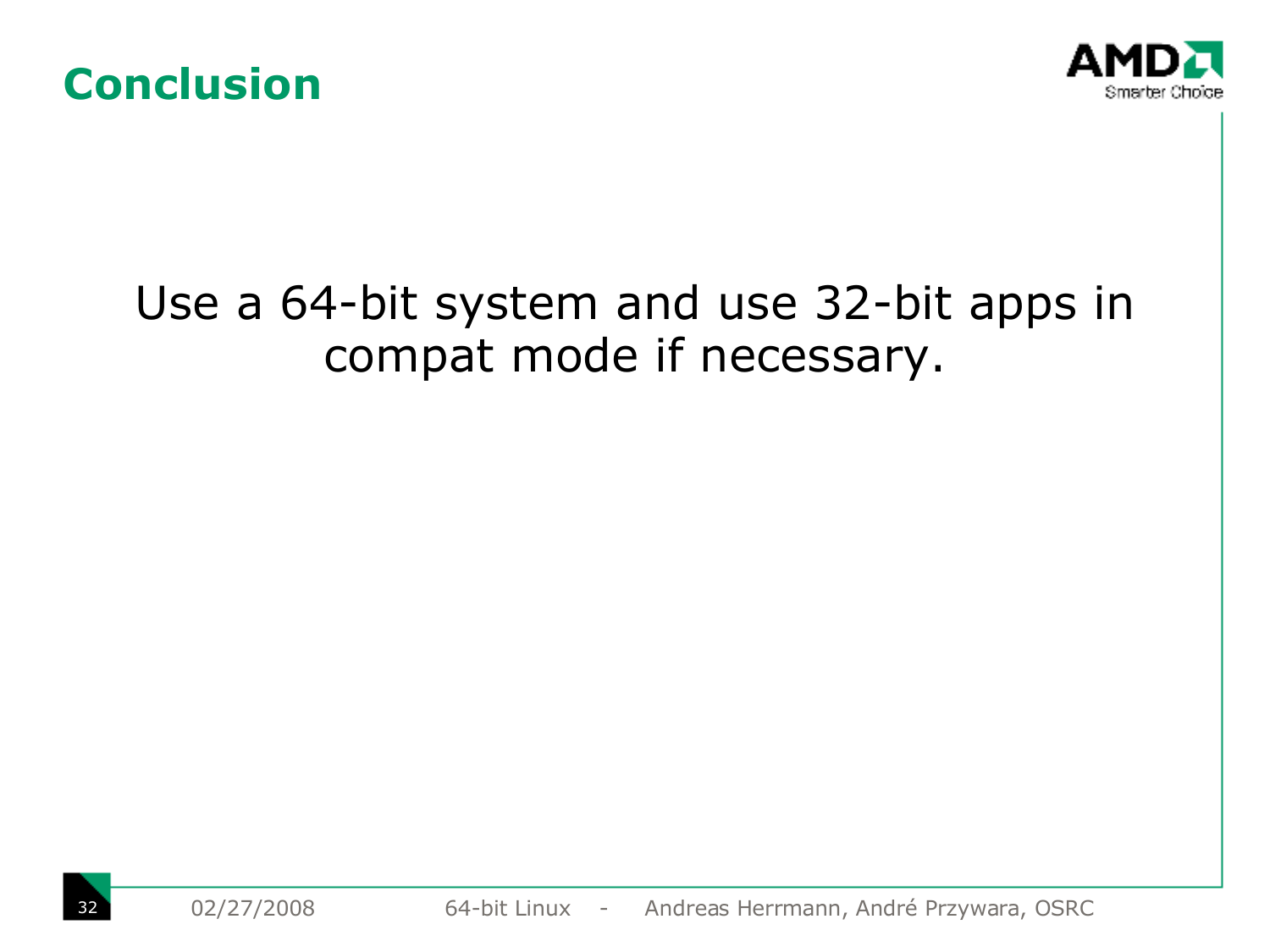### **References**



**Comparing 32-bit vs. 64-bit performance** 

- **Phoronix: "AMD Phenom 32-bit vs. 64-bit Performance"** [\(http://www.phoronix.com/scan.php?page=article&item=998&num=1\)](http://www.phoronix.com/scan.php?page=article&item=998&num=1)
- Zdnet: "Vista 32-bit vs. 64-bit & RTM vs. SP1"

[\(http://blogs.zdnet.com/hardware/?p=1367\)](http://blogs.zdnet.com/hardware/?p=1367)

- Geekpatrol: "32-bit vs 64-bit Performance Under Mac OS X" [\(http://www.geekpatrol.ca/2006/09/32-bit-vs-64-bit-performance/\)](http://www.geekpatrol.ca/2006/09/32-bit-vs-64-bit-performance/)
- **Jan Hubicka: Porting GCC to the AMD64 architecture**

[\(http://www.ucw.cz/~hubicka/papers/amd64/index.html\)](http://www.ucw.cz/~hubicka/papers/amd64/index.html)

### ■ System V Application Binary Interface for AMD64

[\(http://www.x86-64.org/documentation/abi.pdf\)](http://www.x86-64.org/documentation/abi.pdf)

Which **safe** compile flags to use for your Gentoo installation:

[\(http://gentoo-wiki.com/Safe\\_Cflags\)](http://gentoo-wiki.com/Safe_Cflags)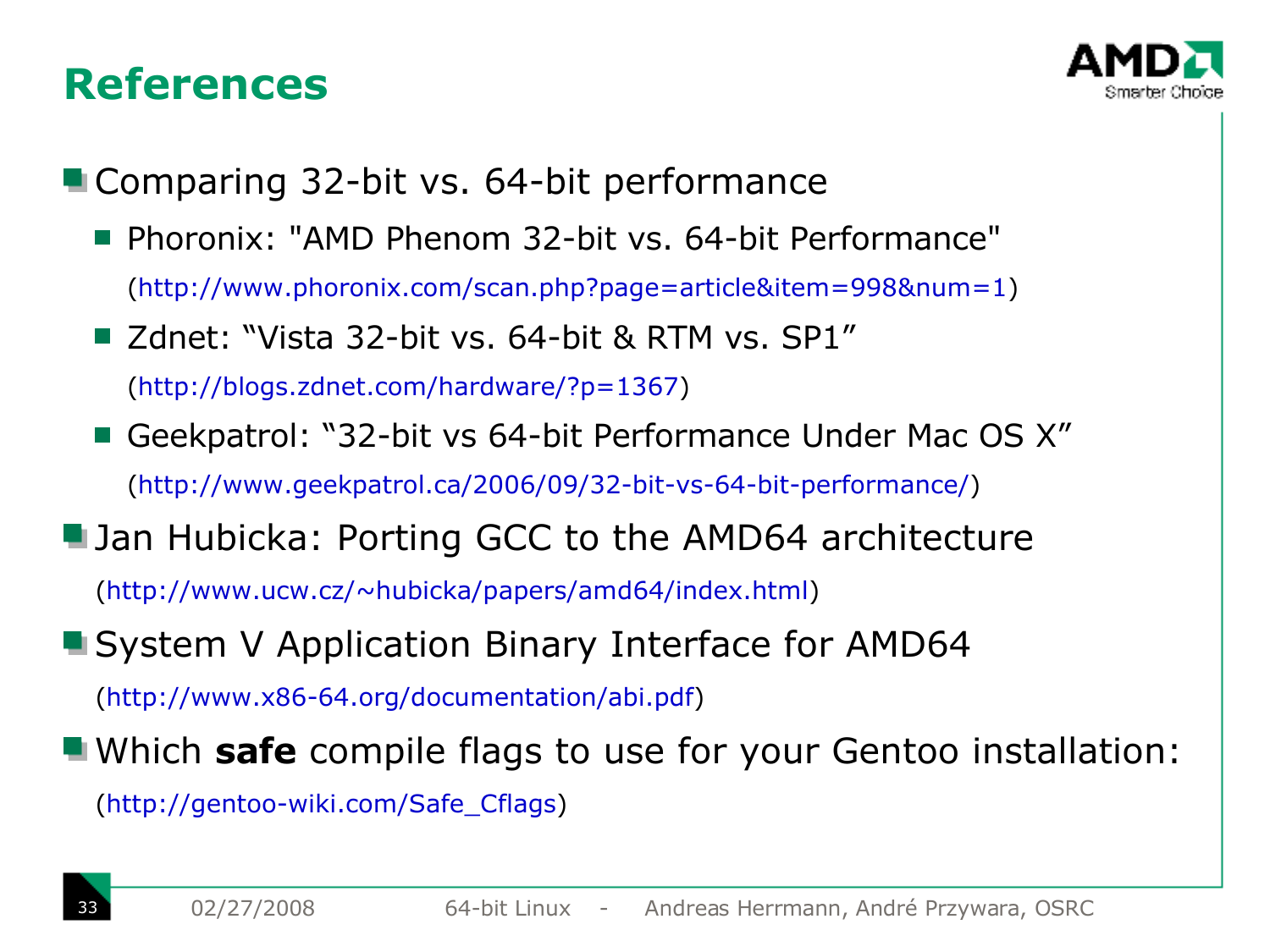

#### **Trademark Attribution**

AMD, the AMD Arrow logo, AMD Opteron, AMD Athlon, AMD Sempron, AMD Turion and combinations thereof are trademarks of Advanced Micro Devices, Inc. in the United States and/or other jurisdictions. Linux is a registered trademark of Linus Torvalds. Other names used in this presentation are for identification purposes only and may be trademarks of their respective owners.

©2008 Advanced Micro Devices, Inc. All rights reserved.

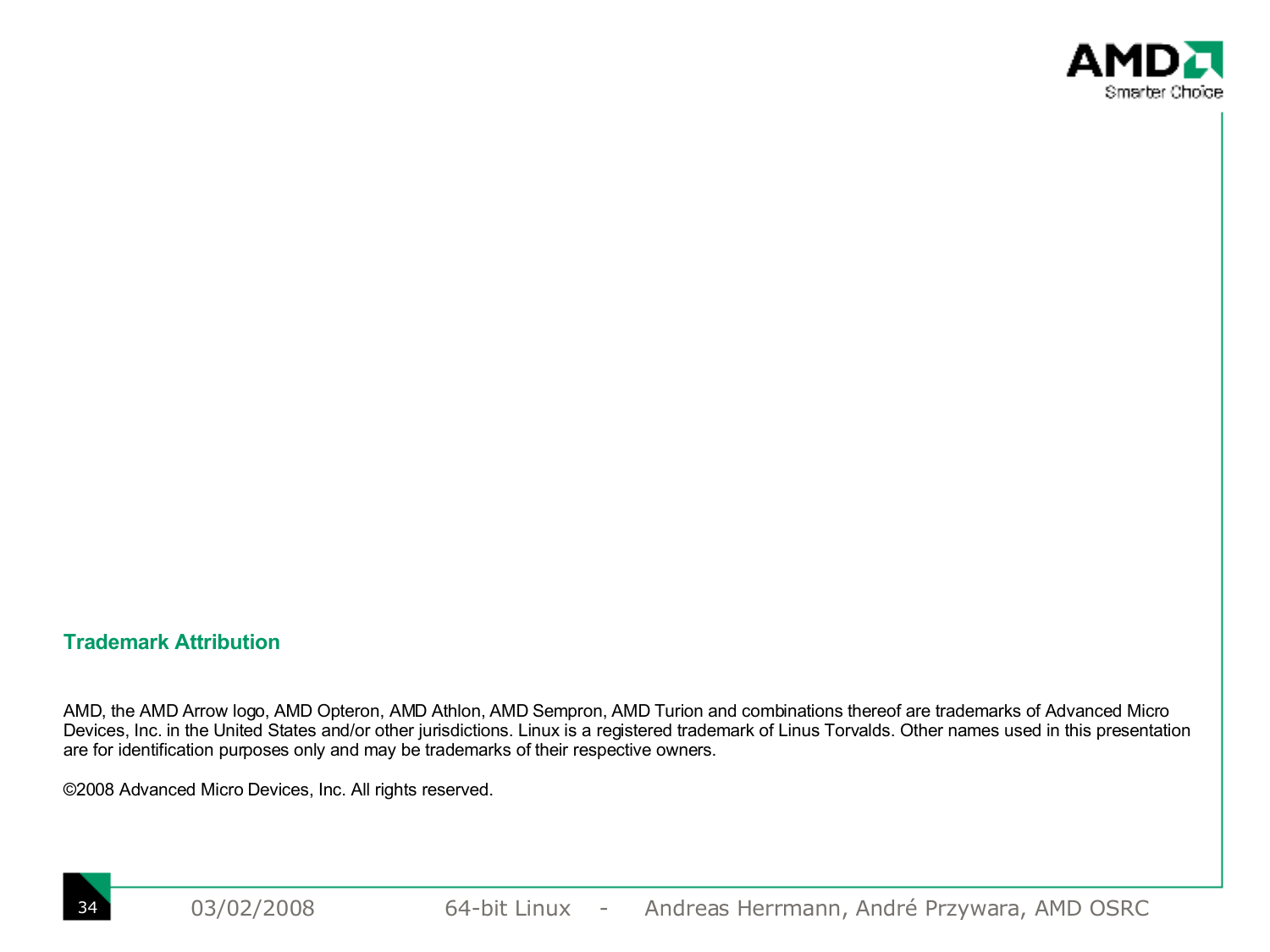## **Porting: Usage of long**



- **Explicit usage of** *long* is rare
- ANSI-C 90: sizeof(long) = = sizeof(void  $*)$
- **This is still mostly true, but C99 drops this** *assurance***!**
- Better replace *long* by *int* or by *intptr\_t*
- Think about hidden longs (typedefs like *size\_t*, *off\_t*)!
- **Avoid unnecessary broadening to 64-bit**
- **u** Windows has complete different understanding of this!

**Advice: Track usage of long in program! Better replace it!**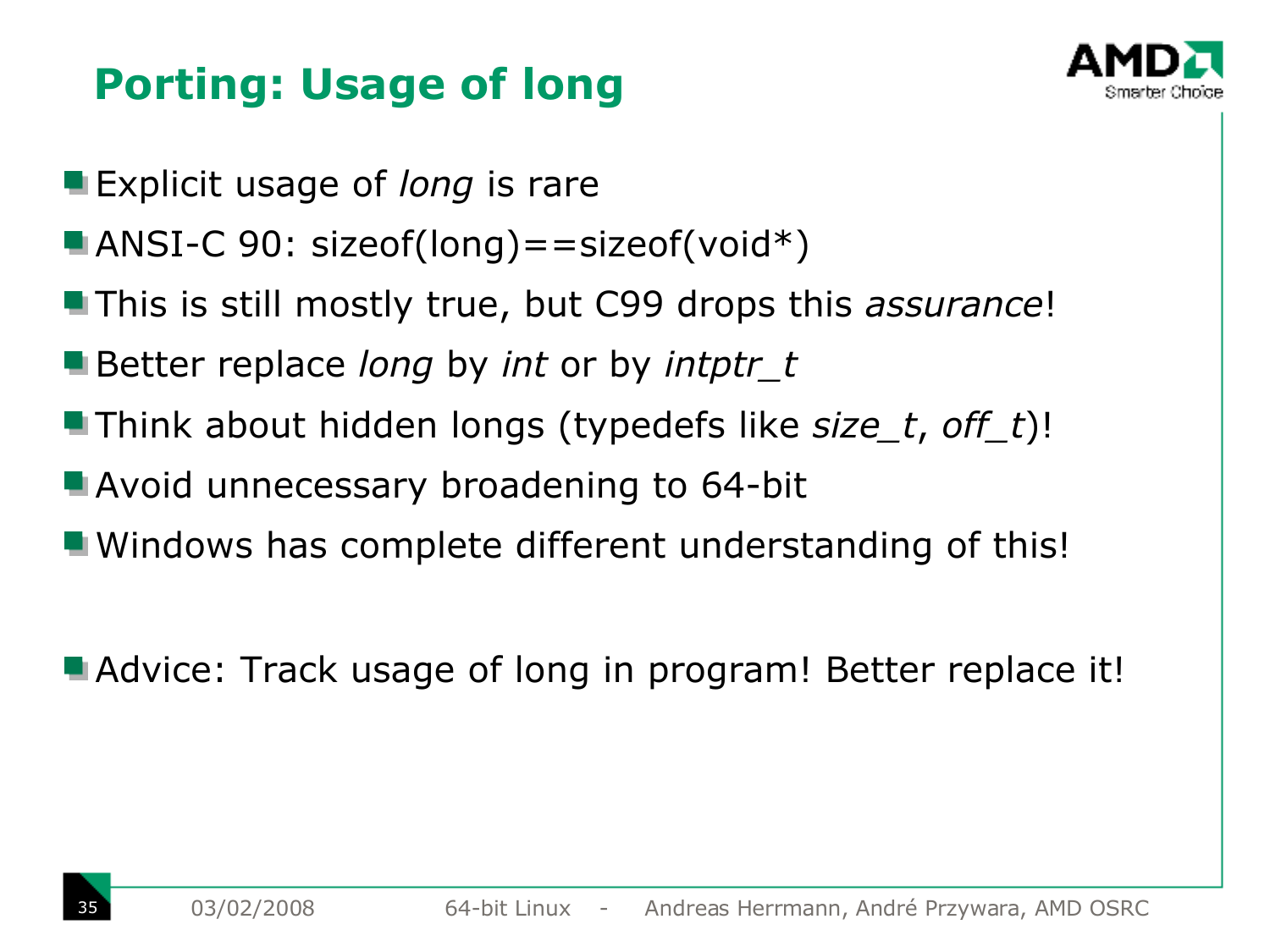### **Porting: Assignment of pointers to ints**

- $\blacksquare$  Many programs use void\* for opaque types
- **Passing int types into those variables**
- **Compiler warns: incompatible size!**
- Use [u]intptr\_t (C99 type)
- $\blacksquare$  #include <stdint.h>

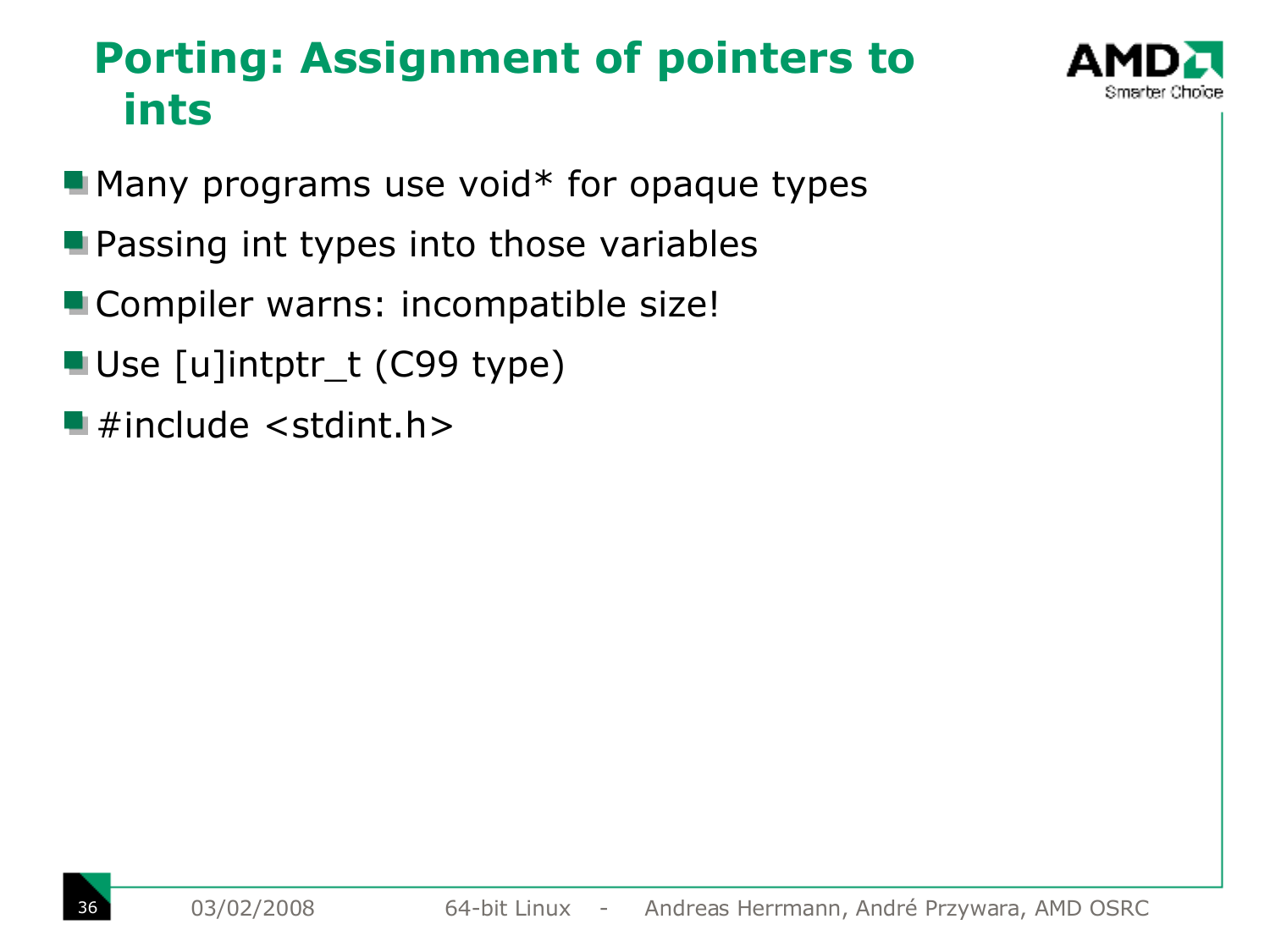## **Porting: Dumping to disk**



Writing *long*s and *pointer*s to disk or network breaks protocol

- **Protocol assumes 32-bit size, but variable is 64-bit!**
- Hardcoded size (4) works with write(little endian!), but is ugly
- Hardcoded size may work on reading, upper 32-bit undefined
- **Portable size (sizeof(long)) will break it**
- Replace types in structures with explicit types
	- $\blacksquare$  [u]int32\_t, [u]int64\_t, [u]int16\_t, [u]int8\_t
- **Then both hardcoded size and sizeof() work**
- **Alignment may change!**
- Use \_\_attribute\_\_((\_\_packed\_\_)) on gcc
- **Better avoid dumping or mapping of structs or variables at all**